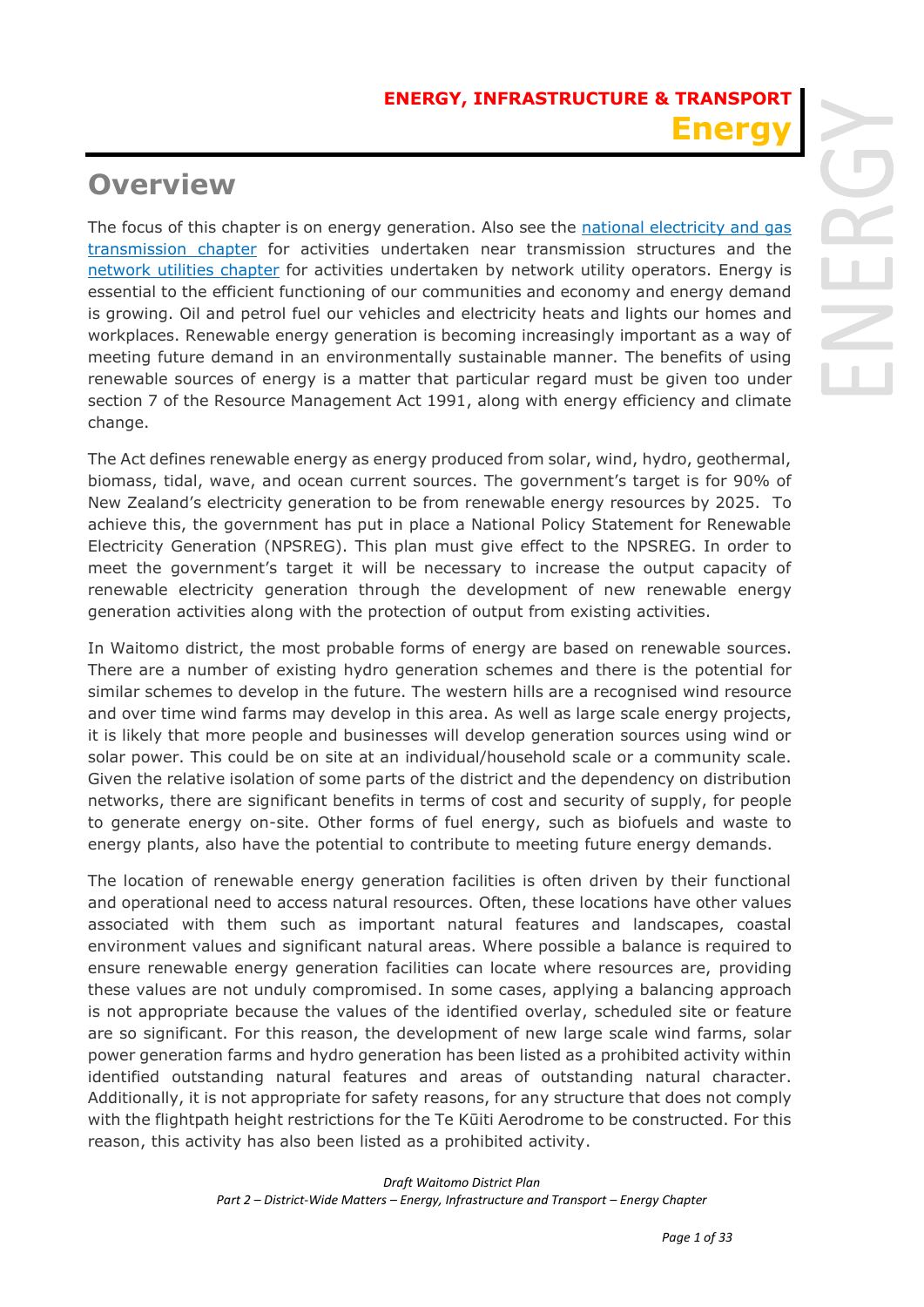Renewable energy generation facilities are often seen as a change to amenity that some people embrace - while others do not. The provisions in this chapter seek to manage these effects through controlling the location, scale and noise levels, whilst recognising visual amenity values may change over time.

This plan also provides for the efficient operation, management and upgrading of four hydro generation facilities in the district. The four facilities are Wairere Hydro Power Station, Mokauiti Hydro Power Station, Speedies Road Hydro Power Station and Boulder Creek Road Hydro Power Station. All of these facilities are located in the rural production zone and generate over 1MW of electricity and as such, are recognised as being regionally significant infrastructure. In the main, the rules for these facilities are located within this chapter. Depending on the type of activity and the characteristics of the site, other chapters in the plan may be relevant such as subdivision, financial contributions and natural hazards. A plan change to include new major energy infrastructure as a rural production zone is an option for energy companies and/or developers to consider.

# **Objectives**

*Refer also to the relevant objectives in Part 2 District-Wide Matters and Part 3 Area Specific Matters*

- **ENGY-O1.** Increase the security of energy supply to communities within Waitomo district by:
	- 1. Enabling electricity generation of an appropriate type, scale and location; and
	- 2. Recognising the contribution of existing and future electricity transmission and electricity generation activities.
- **ENGY 02.** Recognise and provide for the national significance of renewable electricity generation activities by:
	- 1. Enabling the increased use of energy generated from renewable sources, where the development is of an appropriate scale, type and location; and
	- 2. Considering the benefits of renewable energy in reducing the effects of climate change; and
	- 3. Avoiding new generation from non-renewable sources unless it is required at the time of an emergency; and
	- 4. Acknowledging the locational constraints of renewable electricity generation activities.
- **ENGY-O3.** Encourage the efficiency of the end use of energy by:
	- 1. Providing for a range of on-site options; and
	- 2. Enabling a range of other options of an appropriate type, scale and location.
- **ENGY-O4.** Ensure the adverse effects of the existing hydro generation facilities located within the rural production zone are internalised, or avoided, remedied or mitigated as far as practicable.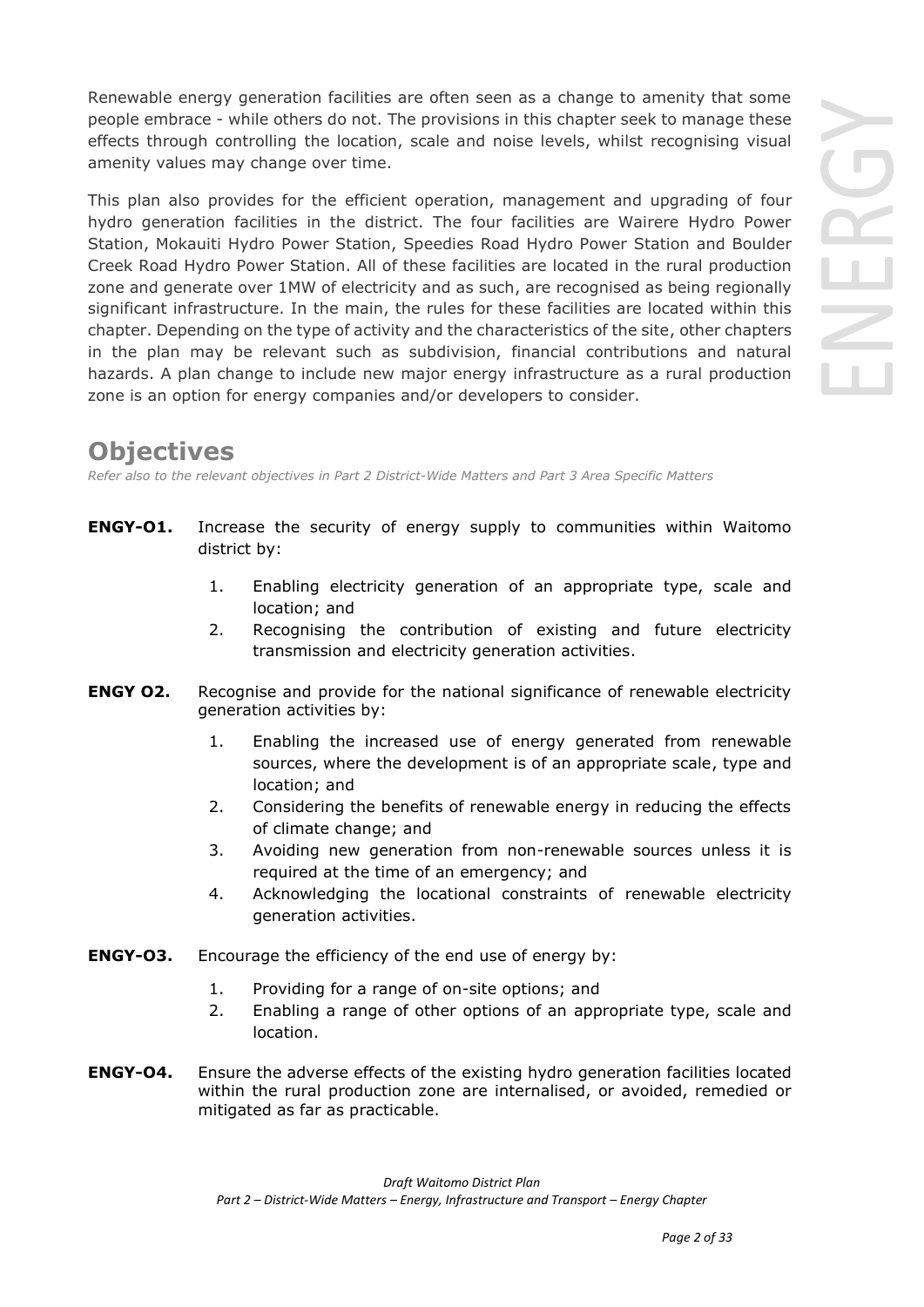**ENGY-O5.** Provide for authorised activities in the rural production zone including opportunities for their growth and expansion to meet future demands, while managing the adverse effects on the environment.

# **Policies**

*Refer also to the relevant policies in Part 2 District-Wide Matters and Part 3 Area Specific Matters*

- **ENGY-P1.** Recognise the local, regional and national benefits of renewable energy generation activities, including:
	- 1. Contributing to government energy policy objectives and renewable energy targets; and
	- 2. Reducing greenhouse gas emissions; and
	- 3. Increasing security of supply; and
	- 4. Increasing energy independence; and
	- 5. Providing economic benefits for the region and district; and
	- 6. Any other benefits including increasing efficiency and reducing transmission losses.
- **ENGY-P2.** Enable the ongoing operation, maintenance, repair and minor upgrade of existing hydro generation activities in the district, providing significant adverse effects on the environment are managed.
- **ENGY-P3.** In all zones, recognise the efficiency benefits from on-site generation by providing for small scale on-site renewable energy technology as long as effects on anticipated levels of amenity, particularly visual amenity values, and on the values of overlays and scheduled sites and features are appropriately protected or managed.
- **ENGY-P4.** Recognise that in some zones, activities have higher on-site energy demands and a greater capacity to absorb changes in amenity. In these locations provide for an increased scale of on-site generation as long as effects on anticipated levels of amenity, particularly visual amenity values, are not unduly compromised and the values of overlays, scheduled sites and features are appropriately protected or managed.
- **ENGY-P5.** Recognise the potential for community scale renewable energy generation in the district where the energy generated is shared with other consumers. For any application:
	- 1. Recognise benefits may offset the anticipated change in amenity, providing effects on anticipated levels of amenity, particularly visual amenity values, and effects on the values of overlays, scheduled sites and features are appropriately protected or managed; and
	- 2. Avoid locating community scale renewable energy generation in outstanding natural features, areas of outstanding natural character, the site or surroundings of a heritage building or structure, sites or areas of significance to Māori and significant archaeological sites.
- **ENGY-P6.** Recognise that increased levels of renewable electricity generation facilities may, depending on the type of generation and the values of the site and its surroundings, alter existing visual amenity values. The capacity for change is reduced where a site is located within or adjoining a landscape, overlay,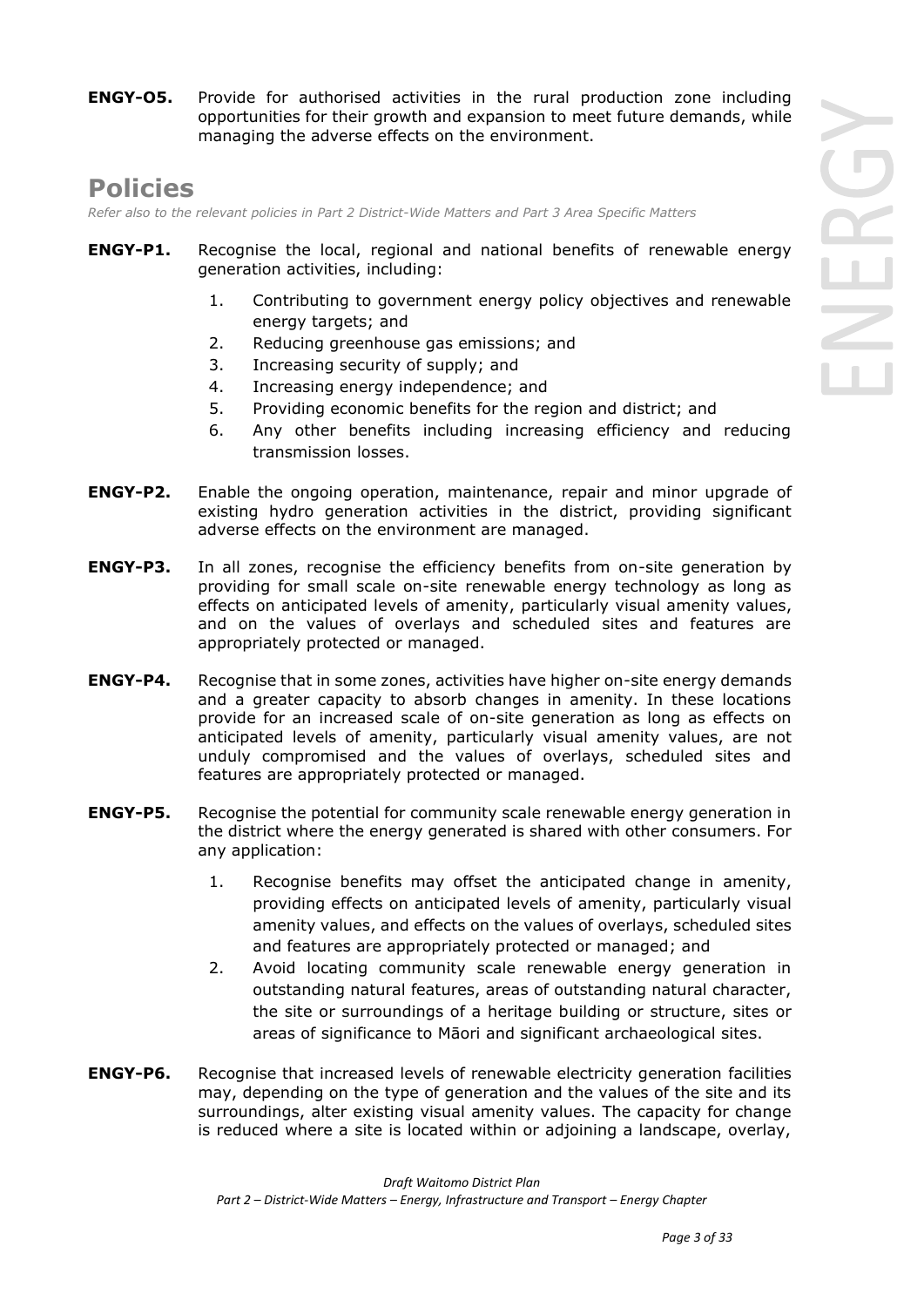scheduled site or feature. In these circumstances, the degree of change may not be acceptable.

- **ENGY-P7.** The degree of effects from other aspects of increased levels of renewable electricity generation, including actual and potential effects on health and safety and construction effects, as well as the potential for reverse sensitivity effects, should be internalised within the site as far as practical.
- **ENGY-P8.** The flightpath height restrictions for the Te Kūiti Aerodrome must be complied with.
- **ENGY-P9.** Allow activities associated with the investigation, identification and assessment of potential sites and energy sources for renewable energy electricity generation, however they must be avoided within:
	- 1. An identified outstanding natural landscape or an outstanding natural feature; or
	- 2. An area of outstanding natural character or high/very high natural character; or
	- 3. The site or surroundings of a heritage building or structure; or
	- 4. A significant archaeological site; or
	- 5. A site or area of significance to Māori; or
	- 6. A significant natural area.
- **ENGY-P10.** Within the general rural zone itself and the karst overlay or landscapes of high amenity value within the general rural zone, development of new wind farms, solar power generation farms and hydro generation activities must locate on appropriate sites within the zone. Accordingly, regard must also be had to:
	- 1. The provisions of the Te Ture Whaimana o Te Awa o Waikata (the Vision and Strategy for the Waikato River); and
	- 2. Any locational, logistical or technical constraints to developing, upgrading, or operating the activity; and
	- 3. The location of existing structures and infrastructure including, but not limited to roads, navigation and telecommunication structures and facilities and connections to distribution networks; and
	- 4. The scale, intensity duration or frequency of the activity's effects including at the time of construction; and
	- 5. Adverse amenity, visual, traffic generation, safety, light overspill, shadow, glare and noise effects; and
	- 6. Adequate separation distances from existing and consented sensitive activities to ensure conflict between activities, adverse effects and reverse sensitivity effects are minimised; and
	- 7. Where any activity is also located within or adjacent to the karst overlay or a landscape of high amenity value, establish whether the effects on the values of the overlay are of a minor scale and can be adequately remedied or mitigated. If the effects on the values are more than minor, consider whether there is the ability to offset any adverse effects which would benefit the local environment; and
	- *Draft Waitomo District Plan* 8. Whether the setbacks from water bodies have been complied with. Energy activities will only be considered within these setbacks, if there is a functional necessity for the activity to locate there and

*Part 2 – District-Wide Matters – Energy, Infrastructure and Transport – Energy Chapter*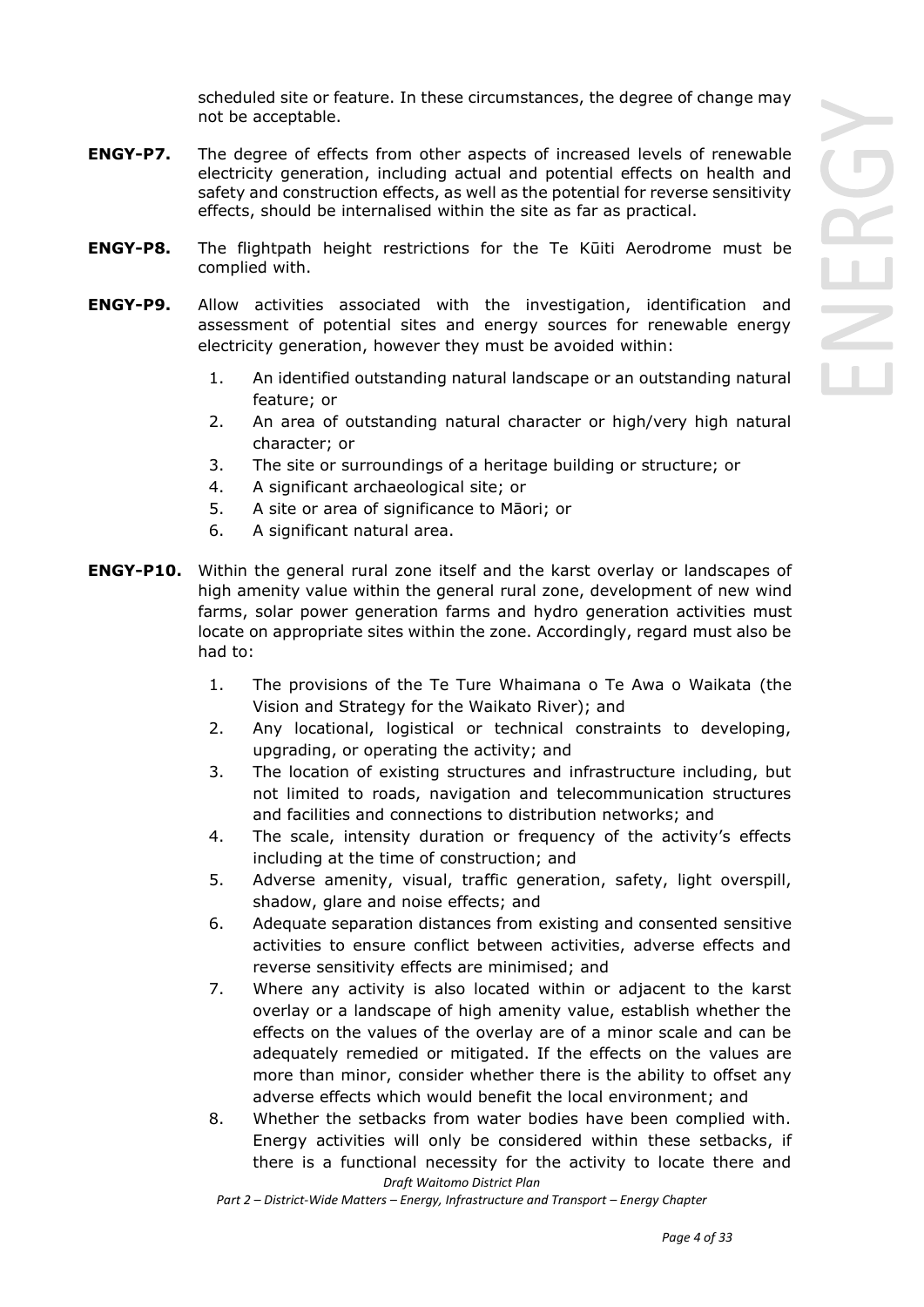where adverse effects, including on public access can be adequately remedied or mitigated; and

- 9. Use of adaptive management measures.
- **ENGY-P11.** Subject to the provisions of ENGY-P17, avoid locating new wind farms, solar power generation farms, and hydro generation activities within:
	- 1. Any zone or precincts except for the general rural zone; and
	- 2. any overlay, scheduled site or feature (except for the karst overlay or landscapes of high amenity value within the general rural zone where the effects on the receiving environment must be carefully considered in accordance with ENGY-P10);

 The scale and intensity of the activity in the locations identified above is not appropriate. The identified values of these overlays, sites and features and the efficient use of land for permitted activities within these zones will be compromised.

- **ENGY-P12.** Within identified outstanding natural features no resource consent application can be processed for wind turbines of any size or for exploration equipment. Similarly, for larger scale projects including new wind farms, solar power generation farms, hydro generation and coal fired electricity generation within identified outstanding natural features and areas of outstanding natural character, no resource consent application can be processed because of the high values and rarity of these features within the New Zealand context.
- **ENGY-P13.** Recognise the short-term benefits from temporary diesel generators at the time of an emergency or when electricity supply is disrupted.
- **ENGY-P14.** For any co-generation or waste to energy generation plant, take into account benefits from the efficient use and disposal of waste whilst ensuring any effects, including the potential for reverse sensitivity effects, are appropriately managed in the rural production, general rural and industrial zones. Avoid locating co-generation or waste to energy generation plants in any other zones of the district.
- **ENGY-P15.** Allow facilities which produce biogas by anaerobic fermentation of waste, ensuring both the benefits and any effects, including the potential for reverse sensitivity effects, are taken into account. Avoid locating these facilities in areas of the district where a non-complying activity status is signalled in the rules.
- **ENGY-P16.** Avoid activities where:
	- 1. The radiofrequency emission cannot comply with NZS 27721:1999 Radiofrequency Fields – Maximum Exposure Levels – 3KHz to 300GHz; or
	- 2. The emission of electric and magnetic fields exceeds the International Commission on Non-Ionising Radiation Protection Guidelines for limiting exposure to time varying electric and magnetic fields (1Hz-100kHz) (Health Physics, 2010, 99(6); 818-836) and recommendations from the World Health Organisation monograph Environmental Health Criteria (No 238, June 2007); or
	- 3. The activity is coal fired electricity generation; or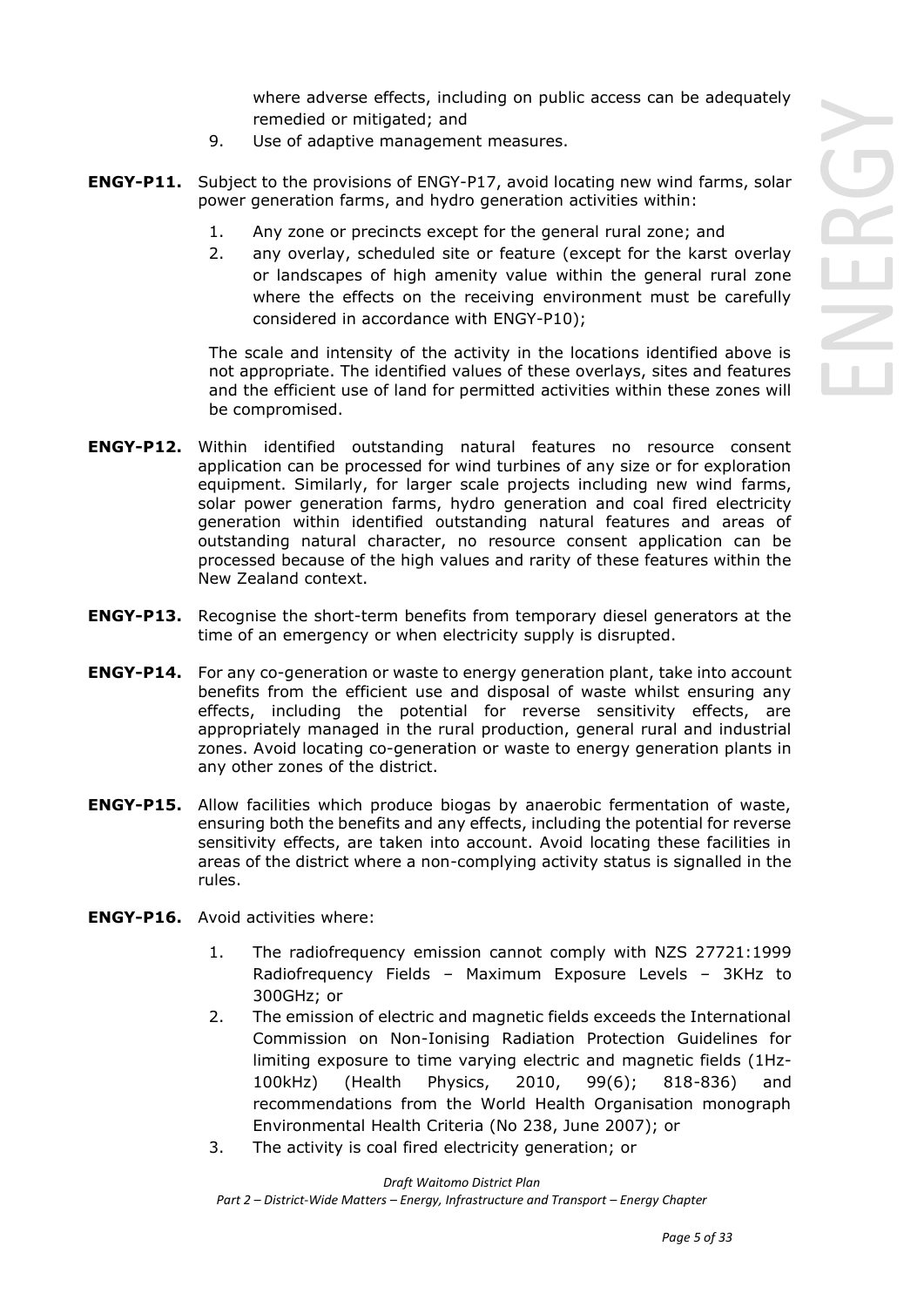- 4. The activity is mini hydro generation with an output of more than 5 kW and up to 20 kW of electricity where this is located in an outstanding natural feature.
- **ENGY-P17.** Where the removal of indigenous vegetation in a significant natural area is unavoidable to provide for regionally significant infrastructure in the rural production zone, the ensuing operations must remedy or mitigate adverse effects in that order in the first instance, or if this is not possible, offset adverse effects on the indigenous biodiversity values and ecological characteristics of the significant natural area by:
	- 1. Providing a biodiversity offset that is consistent with the framework detailed in Appendix 4 Biodiversity Offsetting Framework; and
	- 2. Ensuring the biodiversity offset can achieve no net loss of indigenous biodiversity values at a regional scale, preferably in the affected significant natural area, or where that is not practicable, in the ecological district in which the affected significant natural area is located.
- **ENGY-P18.** Enable existing hydro generation facilities located within the rural production zone, provided that the adverse effects of the activities are internalised, or avoided, remedied or mitigated as far as practicable through methods such as management practices, rehabilitation plans and mitigation measures that include:
	- 1. Managing dust, odour, noise, vibration, access, debris on roads and illumination to maintain amenity values, particularly during the night time; and
	- 2. Ensuring that noise and vibration effects are not unreasonable and do not adversely affect amenity values in the surrounding area; and
	- 3. Avoiding adverse effects on water bodies; and
	- 4. Managing actual and potential effects on public health and safety, as well as the potential for reverse sensitivity effects; and
	- 5. Undertaking remedial measures during operations as appropriate.
- **ENGY-P19.** Ensure the scale and location of any expansion of an existing hydro generation facilities located within the rural production zone does not adversely affect local character or amenity by:
	- 1. Maintaining boundary setbacks for activities and structures; and
	- 2. Ensuring that outdoor storage is sufficiently landscaped and screened from roads, public spaces and adjoining neighbours; and
	- 3. Ensuring that industrial buildings are designed as far as practicable to not overshadow or overly dominate the wider surrounding area.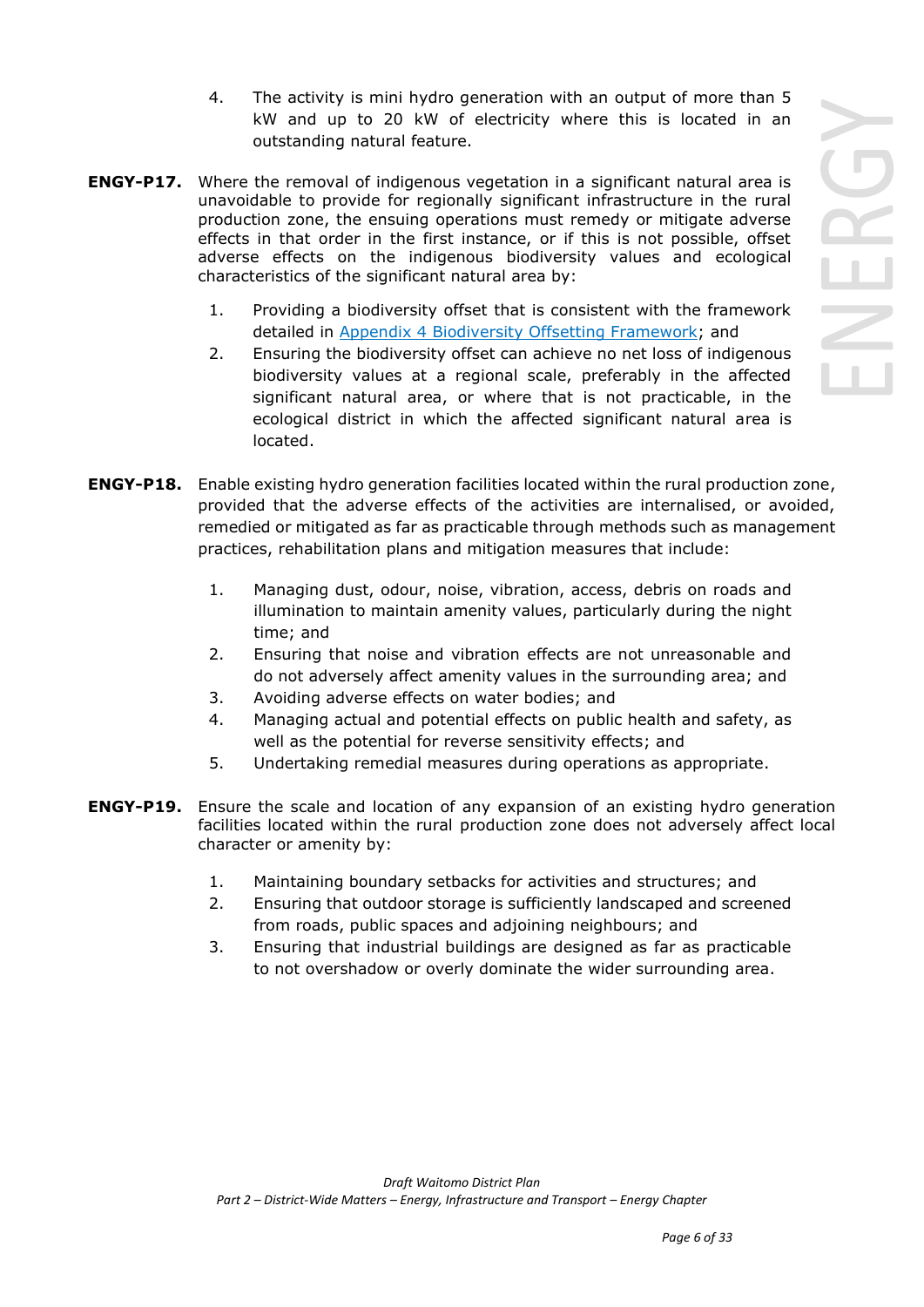# **Rules**

The rules that apply to energy generation activities are contained in the tables listed below. To undertake any activity, it must comply with all the rules listed in:

- ENGY Table 1 Activities Rules; and
- ENGY Table 2 Performance Standards; and
- Any relevant provision in Part 2 District-Wide Matters; and
- Unless specifically referenced in a rule, Part 3 Area Specific Matters do not apply to this chapter.

Where an activity breaches more than one rule, the most restrictive status shall apply to the activity.

Refer to [Part 1](javascript:void(0)) - How the Plan Works for an explanation of how to use this Plan, including activity status abbreviations.

*Note: Where sites and areas of significance to Māori are referred to it means the mapped extent of sites listed in SCHED3 and SCHED4.*

*Note: Where Heritage Buildings and Structures are referred to it means the site or surroundings (of any building or structure listed in SCHED1)*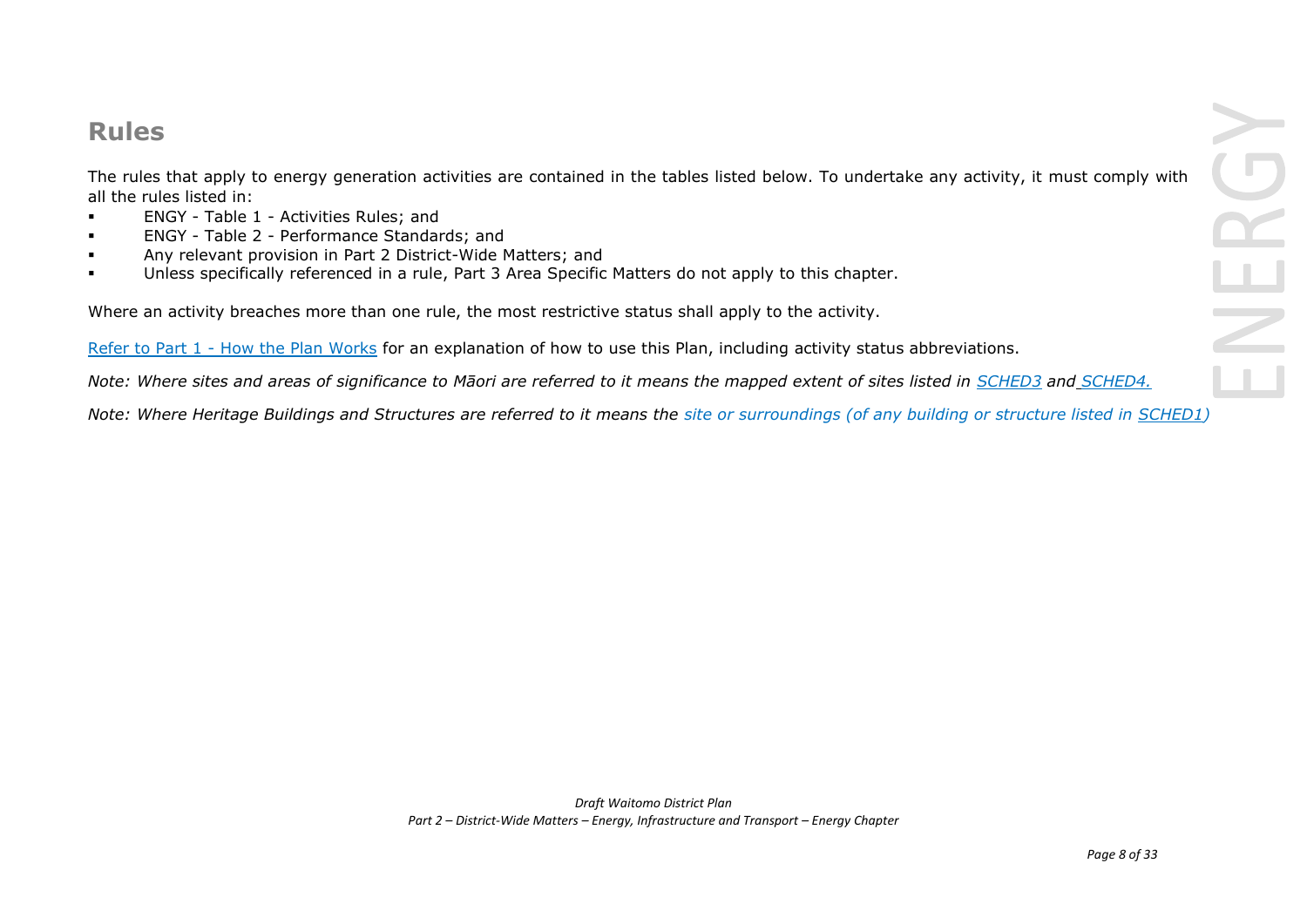|                 | Residential, future urban, rural<br>lifestyle, settlement,<br>commercial, Māori purpose,<br>tourism, open space and<br>natural open space, all<br><b>Precincts except PREC3</b> | <b>Outstanding Natural Landscapes,</b><br><b>Outstanding Natural Features,</b><br><b>Outstanding Natural Character,</b><br>Heritage buildings and structures,<br>sites or areas of significance to<br>Māori and significant archaeological<br>sites. | Industrial, general rural<br>and rural production zones<br>and PREC3 | <b>Significant Natural Areas,</b><br><b>Coastal Environment, Karst</b><br><b>Overlay, Landscapes of High</b><br><b>Amenity Value, High/Very</b><br><b>High Natural Character</b> |
|-----------------|---------------------------------------------------------------------------------------------------------------------------------------------------------------------------------|------------------------------------------------------------------------------------------------------------------------------------------------------------------------------------------------------------------------------------------------------|----------------------------------------------------------------------|----------------------------------------------------------------------------------------------------------------------------------------------------------------------------------|
| <b>ENGY-R1.</b> | existing energy generation activity.                                                                                                                                            | The operation, maintenance, repair, replacement, minor upgrade, demolition or removal of existing buildings and structures of any                                                                                                                    |                                                                      |                                                                                                                                                                                  |
|                 | <b>Activity Status: PER</b>                                                                                                                                                     |                                                                                                                                                                                                                                                      |                                                                      |                                                                                                                                                                                  |
|                 | Where:                                                                                                                                                                          |                                                                                                                                                                                                                                                      |                                                                      |                                                                                                                                                                                  |
|                 | 1.                                                                                                                                                                              | All of the performance standards in ENGY - Table 2 are complied with.                                                                                                                                                                                |                                                                      |                                                                                                                                                                                  |
|                 | Activity status where compliance is not achieved: DIS                                                                                                                           |                                                                                                                                                                                                                                                      |                                                                      |                                                                                                                                                                                  |
|                 |                                                                                                                                                                                 | Note: Where the building is listed in SCHED1 - Heritage Buildings and Structures, also see the historic heritage chapter.                                                                                                                            |                                                                      |                                                                                                                                                                                  |
|                 |                                                                                                                                                                                 |                                                                                                                                                                                                                                                      |                                                                      |                                                                                                                                                                                  |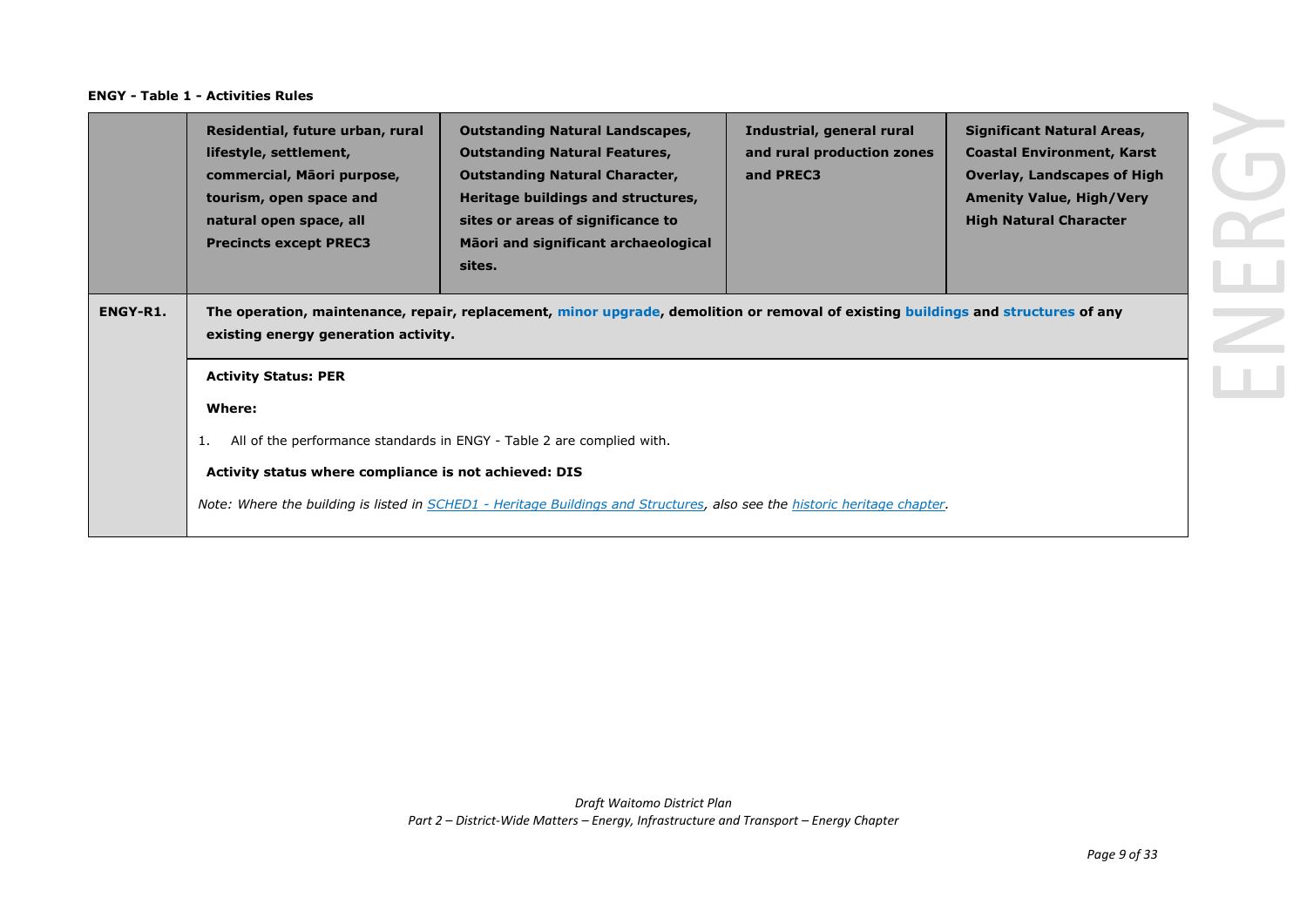|          | Residential, future urban, rural<br>lifestyle, settlement,<br>commercial, Māori purpose,<br>tourism, open space and<br>natural open space, all<br><b>Precincts except PREC3</b> | <b>Outstanding Natural</b><br>Landscapes, Outstanding<br><b>Natural Features, Outstanding</b><br><b>Natural Character, Heritage</b><br>buildings and structures, sites<br>or areas of significance to<br><b>Māori and significant</b><br>archaeological sites. | Industrial, general rural and<br>rural production zones and<br><b>PREC3</b>                                                                                                                                                                                                          | <b>Significant Natural Areas,</b><br><b>Coastal Environment, Karst</b><br><b>Overlay, Landscapes of High</b><br><b>Amenity Value, High/Very High</b><br><b>Natural Character</b> |
|----------|---------------------------------------------------------------------------------------------------------------------------------------------------------------------------------|----------------------------------------------------------------------------------------------------------------------------------------------------------------------------------------------------------------------------------------------------------------|--------------------------------------------------------------------------------------------------------------------------------------------------------------------------------------------------------------------------------------------------------------------------------------|----------------------------------------------------------------------------------------------------------------------------------------------------------------------------------|
| ENGY-R2. | water for hydroelectric activities.                                                                                                                                             |                                                                                                                                                                                                                                                                | The operation, maintenance, repair and minor upgrade of existing hydroelectric power generation infrastructure identified on the Planning<br>Maps as RPROZ-14 to RPROZ-17 including the demolition or removal of existing buildings and structures and the use of the surface of the |                                                                                                                                                                                  |
|          | <b>Activity Status: PER</b>                                                                                                                                                     |                                                                                                                                                                                                                                                                |                                                                                                                                                                                                                                                                                      |                                                                                                                                                                                  |
|          | Where:                                                                                                                                                                          |                                                                                                                                                                                                                                                                |                                                                                                                                                                                                                                                                                      |                                                                                                                                                                                  |
|          | ENGY-R26 is complied with.<br>1.                                                                                                                                                |                                                                                                                                                                                                                                                                |                                                                                                                                                                                                                                                                                      |                                                                                                                                                                                  |
|          | Activity status where compliance is not achieved: RDIS                                                                                                                          |                                                                                                                                                                                                                                                                |                                                                                                                                                                                                                                                                                      |                                                                                                                                                                                  |
|          |                                                                                                                                                                                 | Where the activity is RDIS, the matters of discretion are contained in ENGY - Table 2.                                                                                                                                                                         |                                                                                                                                                                                                                                                                                      |                                                                                                                                                                                  |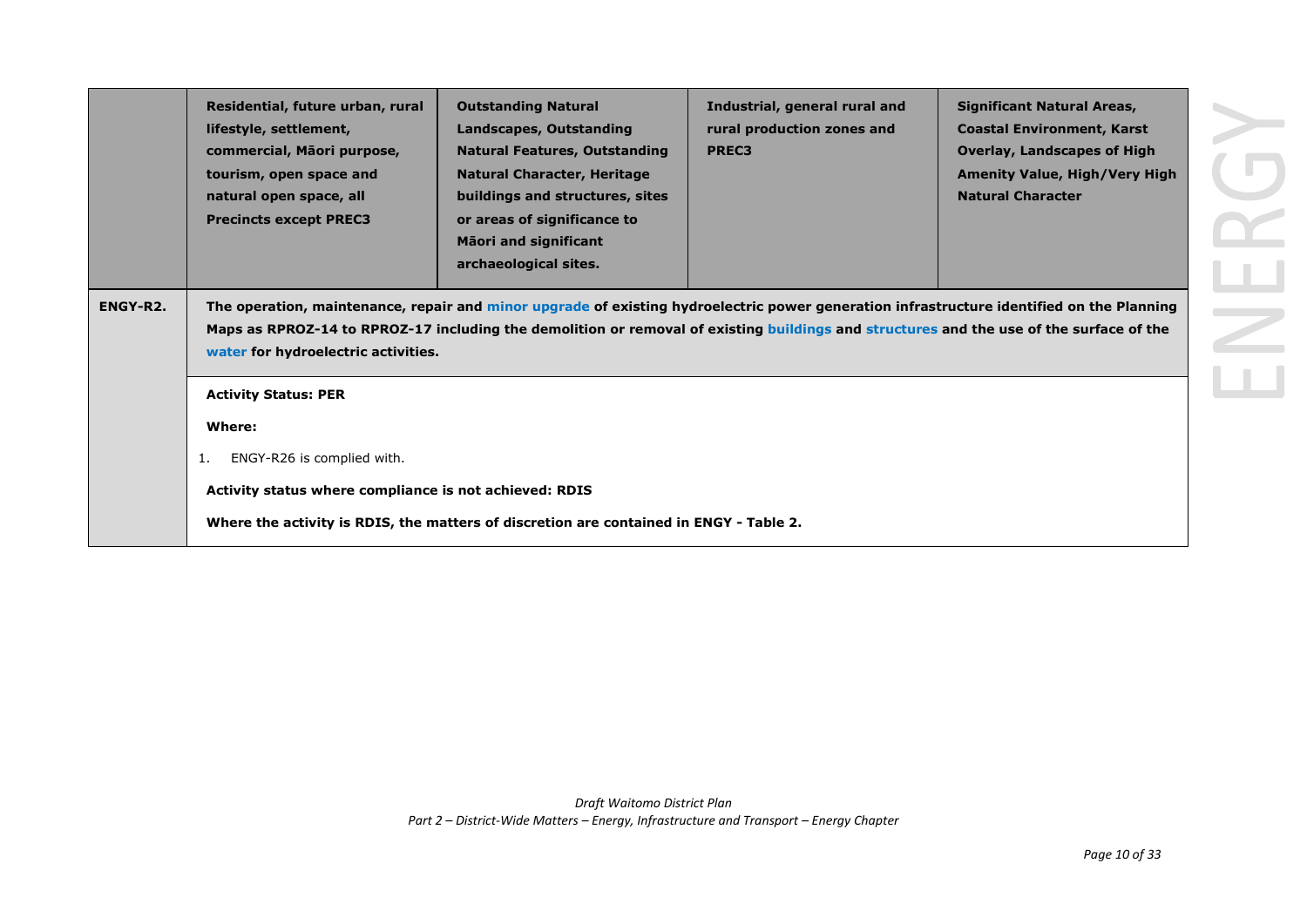|          | Residential, future urban, rural<br>lifestyle, settlement,<br>commercial, Māori purpose,<br>tourism, open space and<br>natural open space, all<br><b>Precincts except PREC3</b>                                                                                               | <b>Outstanding Natural</b><br>Landscapes, Outstanding<br><b>Natural Features, Outstanding</b><br><b>Natural Character, Heritage</b><br>buildings and structures, sites<br>or areas of significance to<br><b>Mäori and significant</b><br>archaeological sites. | Industrial, general rural and<br>rural production zones and<br>PREC3 | <b>Significant Natural Areas,</b><br><b>Coastal Environment, Karst</b><br><b>Overlay, Landscapes of High</b><br><b>Amenity Value, High/Very High</b><br><b>Natural Character</b> |  |  |
|----------|-------------------------------------------------------------------------------------------------------------------------------------------------------------------------------------------------------------------------------------------------------------------------------|----------------------------------------------------------------------------------------------------------------------------------------------------------------------------------------------------------------------------------------------------------------|----------------------------------------------------------------------|----------------------------------------------------------------------------------------------------------------------------------------------------------------------------------|--|--|
| ENGY-R3. | <b>Temporary Diesel Generators</b>                                                                                                                                                                                                                                            |                                                                                                                                                                                                                                                                |                                                                      |                                                                                                                                                                                  |  |  |
|          | <b>Activity Status: PER</b>                                                                                                                                                                                                                                                   |                                                                                                                                                                                                                                                                |                                                                      |                                                                                                                                                                                  |  |  |
|          | Where:                                                                                                                                                                                                                                                                        |                                                                                                                                                                                                                                                                |                                                                      |                                                                                                                                                                                  |  |  |
|          | The temporary diesel generator is associated with an energy activity and used for no longer than one calendar month; or<br>-1.<br>The temporary diesel generator is used during outages of electricity supply.<br>2.<br>Activity status where compliance is not achieved: DIS |                                                                                                                                                                                                                                                                |                                                                      |                                                                                                                                                                                  |  |  |
|          |                                                                                                                                                                                                                                                                               | Note: The use of generators and mobile equipment (including vehicles) for emergency purposes is permitted.<br>Note: There are no noise rules applicable to temporary diesel generators, however the duty to avoid unreasonable noise still applies.            |                                                                      |                                                                                                                                                                                  |  |  |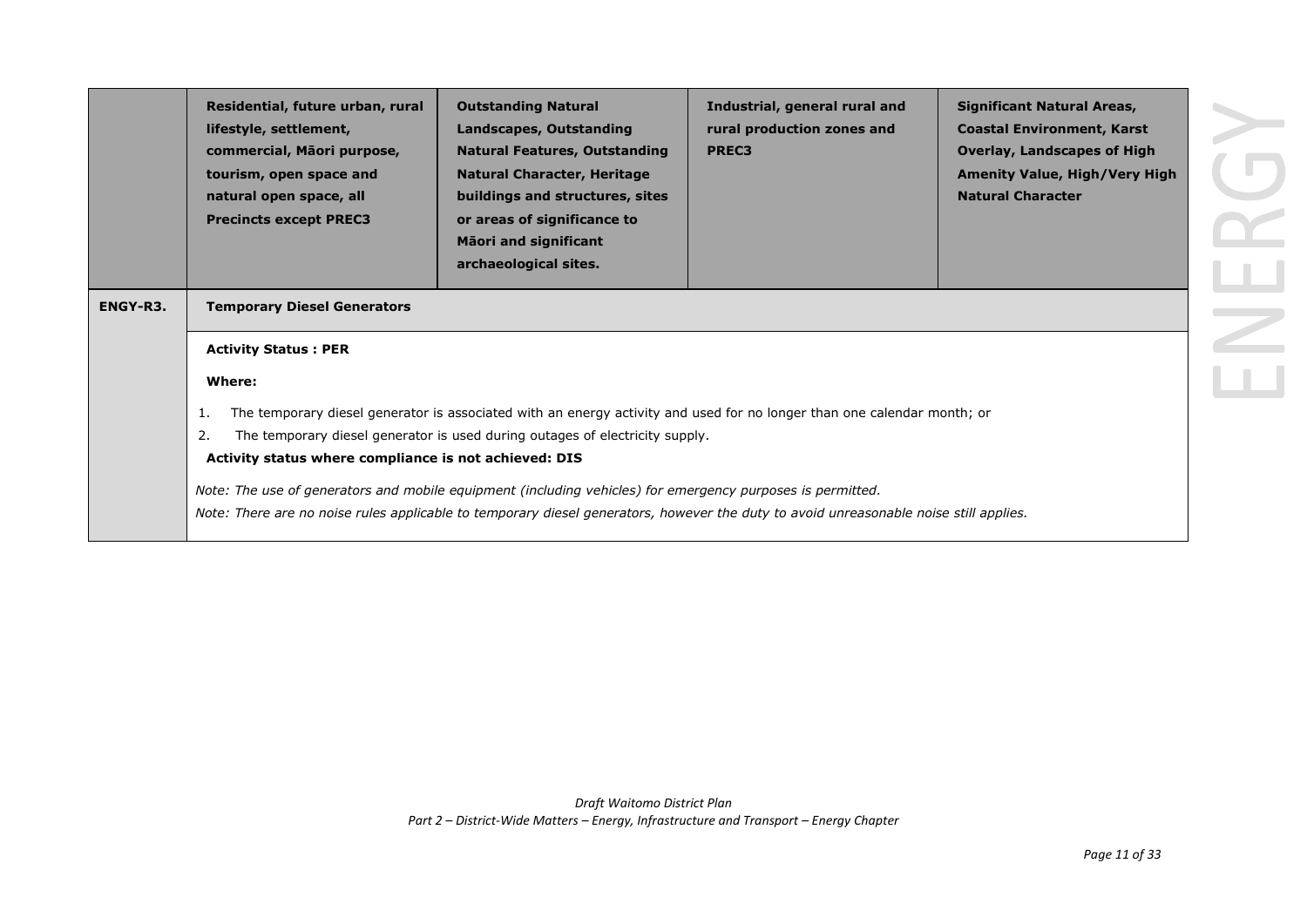|          | Residential, future urban, rural<br>lifestyle, settlement,<br>commercial, Māori purpose,<br>tourism, open space and<br>natural open space, all<br><b>Precincts except PREC3</b> | <b>Outstanding Natural Landscapes,</b><br><b>Outstanding Natural Features,</b><br><b>Outstanding Natural Character,</b><br>Heritage buildings and structures,<br>sites or areas of significance to<br>Māori and significant archaeological<br>sites. | Industrial, general rural<br>and rural production<br>zones and PREC3 | <b>Significant Natural Areas,</b><br><b>Coastal Environment, Karst</b><br><b>Overlay, Landscapes of High</b><br><b>Amenity Value, High/Very High</b><br><b>Natural Character</b> |
|----------|---------------------------------------------------------------------------------------------------------------------------------------------------------------------------------|------------------------------------------------------------------------------------------------------------------------------------------------------------------------------------------------------------------------------------------------------|----------------------------------------------------------------------|----------------------------------------------------------------------------------------------------------------------------------------------------------------------------------|
| ENGY-R4. |                                                                                                                                                                                 | Solar panels up to and including $6 \text{ m}^2$ in area - where attached to buildings or freestanding.                                                                                                                                              |                                                                      |                                                                                                                                                                                  |
|          | <b>PER</b>                                                                                                                                                                      | PER where attached to buildings:<br>Outstanding natural landscapes,<br>outstanding natural features, sites and<br>areas of significance to Māori, significant<br>archaeological sites, outstanding natural<br>character                              | <b>PER</b>                                                           | <b>PER</b>                                                                                                                                                                       |
|          |                                                                                                                                                                                 | <b>RDIS where attached to buildings:</b><br>Heritage buildings and structures                                                                                                                                                                        |                                                                      |                                                                                                                                                                                  |
|          |                                                                                                                                                                                 | PER for freestanding solar panels:<br>Outstanding natural landscapes                                                                                                                                                                                 |                                                                      |                                                                                                                                                                                  |
|          |                                                                                                                                                                                 | RDIS for freestanding solar panels:<br>Outstanding natural features, heritage<br>buildings and structures, sites and areas<br>of significance to Māori, significant<br>archaeological sites, outstanding natural<br>character                        |                                                                      |                                                                                                                                                                                  |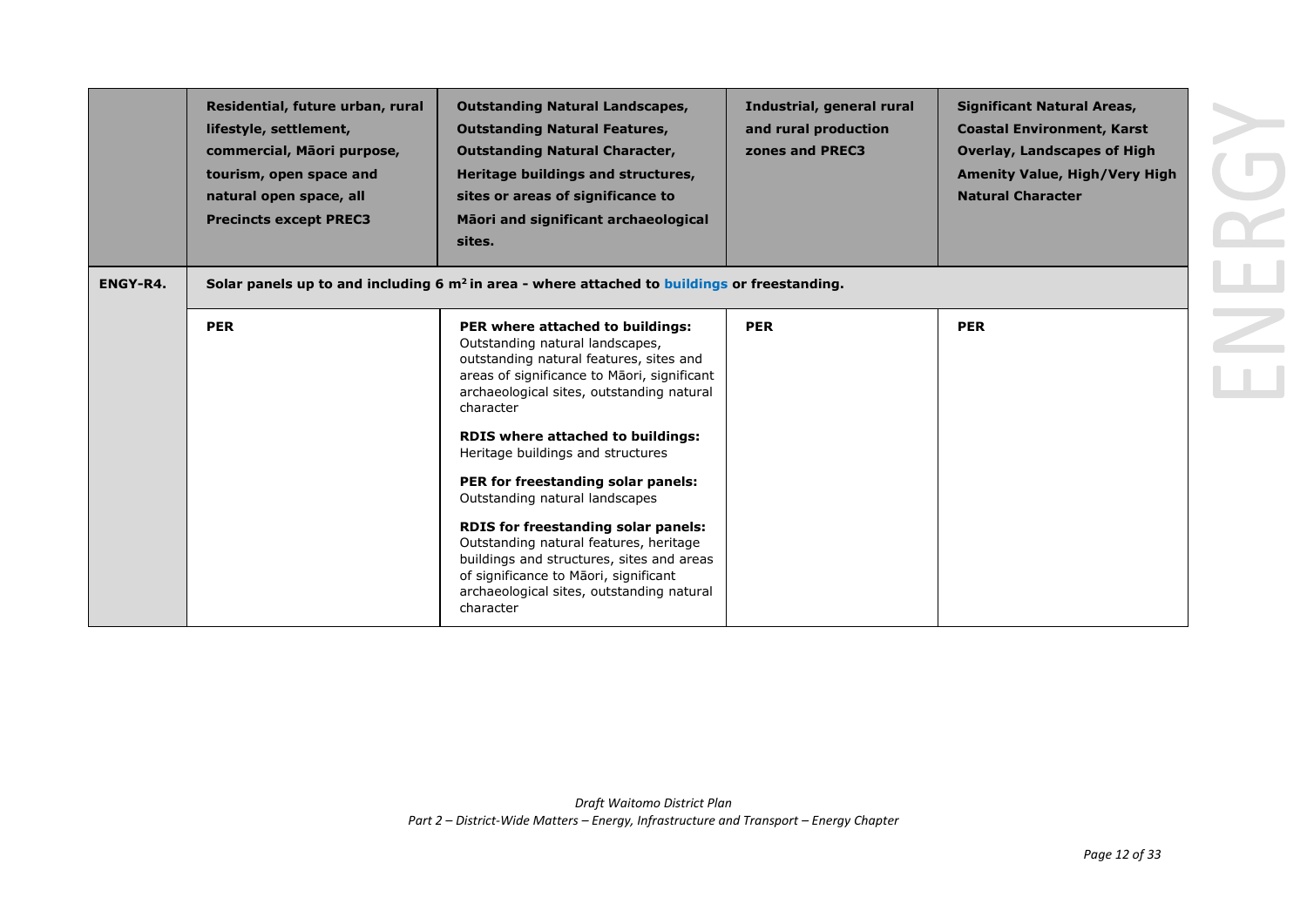#### **For PER Activities:**

#### **Where:**

- 1. For freestanding solar panels, the minimum setback from road boundaries, minimum setback from internal boundaries and height in relation to boundary standards for the relevant zone are complied with; and
- 2. Where located within or partly within a significant natural area, the rules for indigenous vegetation clearance contained in the ecosystems and indigenous biodiversity chapter are complied with.

#### **Activity status where compliance is not achieved: RDIS**

#### **Where the activity is RDIS, the matters over which discretion is restricted are:**

- (a) The extent and effect of non-compliance with any relevant rule or standard and any relevant matters of discretion in the infringed rule(s); and
- (b) The location of the panels; and
- (c) The size of the panels; and
- (d) Potential for glare and reflectivity; and
- (e) Actual or potential effects on the values associated with any overlay or scheduled site or feature.
- *Note: Refer to the Hapori whānui chapter for rules related to glare*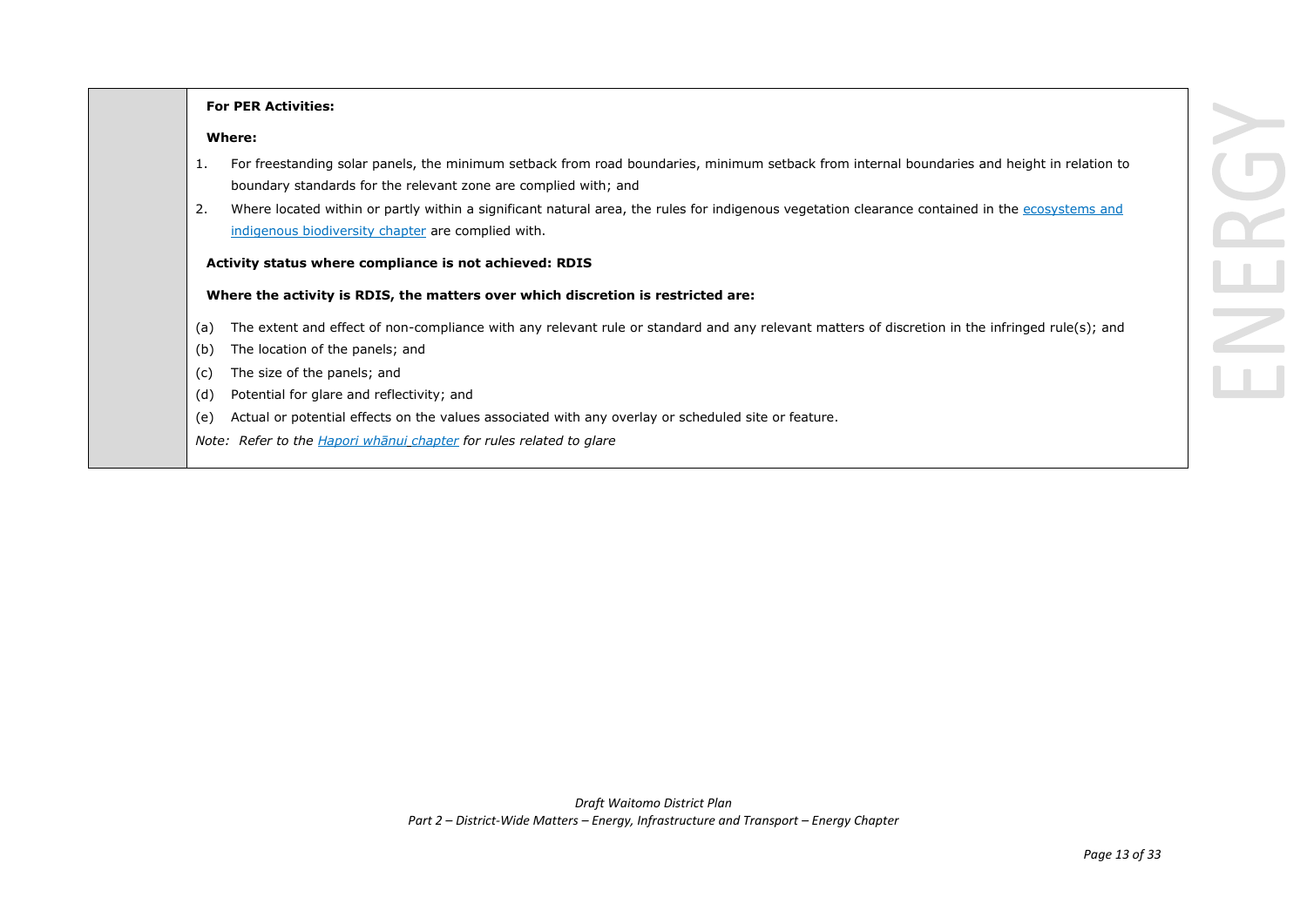| ENGY-R5. | Residential, future urban, rural<br>lifestyle, settlement,<br>commercial, Māori purpose,<br>tourism, open space and<br>natural open space, all<br><b>Precincts except PREC3</b> | <b>Outstanding Natural</b><br>Landscapes, Outstanding<br><b>Natural Features, Outstanding</b><br><b>Natural Character, Heritage</b><br>buildings and structures, sites<br>or areas of significance to<br><b>Maori and significant</b><br>archaeological sites.<br>Solar Panels greater than 6 $m2$ in area where attached to buildings. | Industrial, general rural and<br>rural production zones and<br>PREC3 | <b>Significant Natural Areas,</b><br><b>Coastal Environment, Karst</b><br><b>Overlay, Landscapes of High</b><br><b>Amenity Value, High/Very High</b><br><b>Natural Character</b> |
|----------|---------------------------------------------------------------------------------------------------------------------------------------------------------------------------------|-----------------------------------------------------------------------------------------------------------------------------------------------------------------------------------------------------------------------------------------------------------------------------------------------------------------------------------------|----------------------------------------------------------------------|----------------------------------------------------------------------------------------------------------------------------------------------------------------------------------|
|          | <b>PER</b>                                                                                                                                                                      | <b>RDIS</b>                                                                                                                                                                                                                                                                                                                             | <b>PER</b>                                                           | <b>PER</b>                                                                                                                                                                       |
|          |                                                                                                                                                                                 | Where the activity is RDIS, the matters over which discretion is restricted are:                                                                                                                                                                                                                                                        |                                                                      |                                                                                                                                                                                  |
|          | The location of the panels; and<br>(a)                                                                                                                                          |                                                                                                                                                                                                                                                                                                                                         |                                                                      |                                                                                                                                                                                  |
|          | The size of the panels; and<br>(b)                                                                                                                                              |                                                                                                                                                                                                                                                                                                                                         |                                                                      |                                                                                                                                                                                  |
|          | Potential for glare and reflectivity; and<br>(c)                                                                                                                                |                                                                                                                                                                                                                                                                                                                                         |                                                                      |                                                                                                                                                                                  |
|          | (d)                                                                                                                                                                             | Actual or potential effects on the values associated with any overlay or scheduled site or feature.                                                                                                                                                                                                                                     |                                                                      |                                                                                                                                                                                  |
|          | Note: Refer to the <i>Hapori whanul chapter</i> for rules related to glare                                                                                                      |                                                                                                                                                                                                                                                                                                                                         |                                                                      |                                                                                                                                                                                  |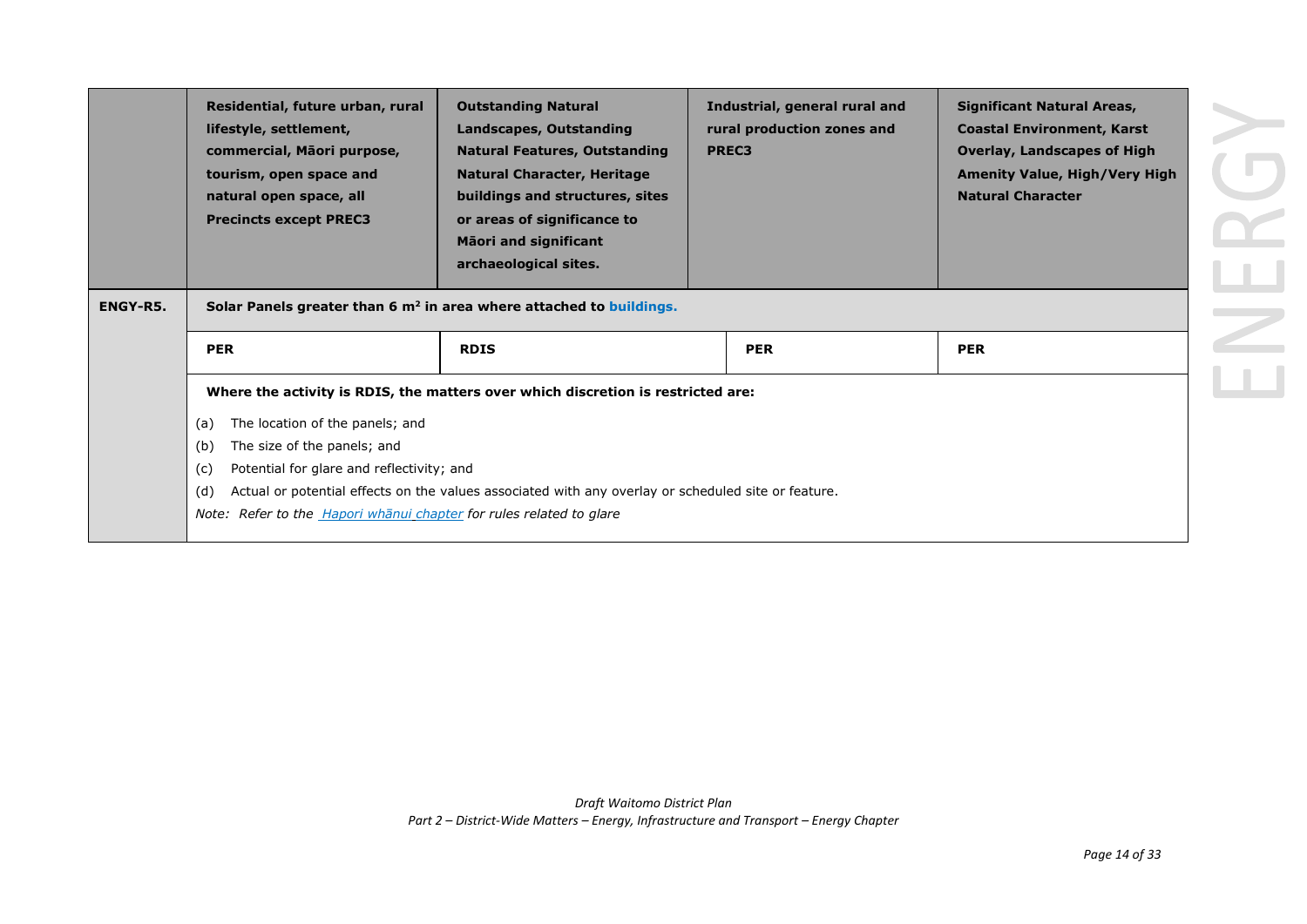| ENGY-R6. | Residential, future urban, rural<br>lifestyle, settlement,<br>commercial, Māori purpose,<br>tourism, open space and<br>natural open space, all<br><b>Precincts except PREC3</b> | <b>Outstanding Natural</b><br><b>Landscapes, Outstanding</b><br><b>Natural Features, Outstanding</b><br><b>Natural Character, Heritage</b><br>buildings and structures, sites<br>or areas of significance to<br><b>Māori and significant</b><br>archaeological sites.<br>Freestanding solar panels greater than 6 $m2$ and up to 25 $m2$ in area | PREC3 | Industrial, general rural and<br>rural production zones and | <b>Significant Natural Areas,</b><br><b>Coastal Environment, Karst</b><br><b>Overlay, Landscapes of High</b><br><b>Amenity Value, High/Very High</b><br><b>Natural Character</b> |
|----------|---------------------------------------------------------------------------------------------------------------------------------------------------------------------------------|--------------------------------------------------------------------------------------------------------------------------------------------------------------------------------------------------------------------------------------------------------------------------------------------------------------------------------------------------|-------|-------------------------------------------------------------|----------------------------------------------------------------------------------------------------------------------------------------------------------------------------------|
|          |                                                                                                                                                                                 |                                                                                                                                                                                                                                                                                                                                                  |       |                                                             |                                                                                                                                                                                  |
|          | <b>RDIS</b>                                                                                                                                                                     | <b>RDIS</b>                                                                                                                                                                                                                                                                                                                                      |       | <b>PER</b>                                                  | <b>RDIS</b>                                                                                                                                                                      |
|          | <b>For PER Activities:</b>                                                                                                                                                      |                                                                                                                                                                                                                                                                                                                                                  |       |                                                             |                                                                                                                                                                                  |
|          | Where:<br>1.<br>zone are complied with.                                                                                                                                         | The minimum setback from road boundaries, minimum setback from internal boundaries and height in relation to boundary standards for the relevant                                                                                                                                                                                                 |       |                                                             |                                                                                                                                                                                  |
|          | Activity status where compliance is not achieved: RDIS                                                                                                                          |                                                                                                                                                                                                                                                                                                                                                  |       |                                                             |                                                                                                                                                                                  |
|          |                                                                                                                                                                                 | Where the activity is RDIS, the matters over which discretion is restricted are:                                                                                                                                                                                                                                                                 |       |                                                             |                                                                                                                                                                                  |
|          | (a)                                                                                                                                                                             | The extent and effect of non-compliance with any relevant rule or standard and any relevant matters of discretion in the infringed rule(s); and                                                                                                                                                                                                  |       |                                                             |                                                                                                                                                                                  |
|          | The location of the panels; and<br>(b)                                                                                                                                          |                                                                                                                                                                                                                                                                                                                                                  |       |                                                             |                                                                                                                                                                                  |
|          | The size of the panels; and<br>(c)                                                                                                                                              |                                                                                                                                                                                                                                                                                                                                                  |       |                                                             |                                                                                                                                                                                  |
|          | Potential for glare and reflectivity; and<br>(d)                                                                                                                                |                                                                                                                                                                                                                                                                                                                                                  |       |                                                             |                                                                                                                                                                                  |
|          | (e)                                                                                                                                                                             | Actual or potential effects on the values associated with any overlay or scheduled site or feature.                                                                                                                                                                                                                                              |       |                                                             |                                                                                                                                                                                  |
|          | Note: Refer to the <i>Hapori whanul chapter</i> for rules related to glare                                                                                                      |                                                                                                                                                                                                                                                                                                                                                  |       |                                                             |                                                                                                                                                                                  |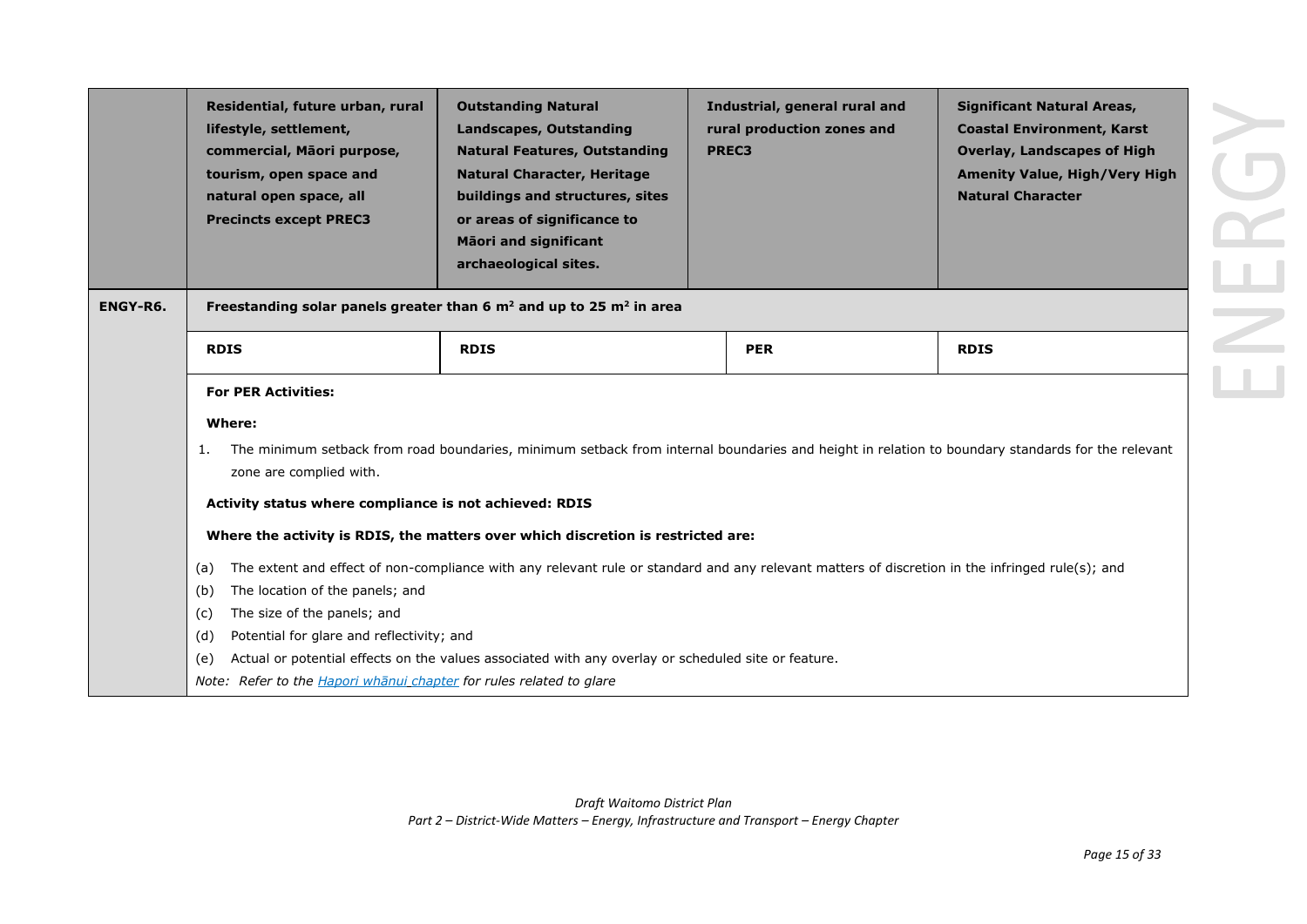|                 | Residential, future urban, rural<br>lifestyle, settlement,<br>commercial, Māori purpose,<br>tourism, open space and<br>natural open space, all<br><b>Precincts except PREC3</b> | <b>Outstanding Natural Landscapes,</b><br><b>Outstanding Natural Features,</b><br><b>Outstanding Natural Character,</b><br>Heritage buildings and structures,<br>sites or areas of significance to<br>Māori and significant archaeological<br>sites. | Industrial, general rural<br>and rural production<br>zones and PREC3 | <b>Significant Natural Areas,</b><br><b>Coastal Environment, Karst</b><br><b>Overlay, Landscapes of High</b><br><b>Amenity Value, High/Very High</b><br><b>Natural Character</b> |
|-----------------|---------------------------------------------------------------------------------------------------------------------------------------------------------------------------------|------------------------------------------------------------------------------------------------------------------------------------------------------------------------------------------------------------------------------------------------------|----------------------------------------------------------------------|----------------------------------------------------------------------------------------------------------------------------------------------------------------------------------|
| <b>ENGY-R7.</b> |                                                                                                                                                                                 | Micro hydro generation with an output of up to and including 5kW of electricity                                                                                                                                                                      |                                                                      |                                                                                                                                                                                  |
|                 | <b>PER</b>                                                                                                                                                                      | PER: Outstanding natural landscapes,<br>heritage buildings and structures.                                                                                                                                                                           | <b>PER</b>                                                           | <b>PER</b>                                                                                                                                                                       |
|                 |                                                                                                                                                                                 | RDIS: Outstanding natural features,<br>sites and areas of significance to Māori,<br>significant archaeological sites,<br>outstanding natural character                                                                                               |                                                                      |                                                                                                                                                                                  |
|                 | <b>For PER Activities:</b>                                                                                                                                                      |                                                                                                                                                                                                                                                      |                                                                      |                                                                                                                                                                                  |
|                 | Where:                                                                                                                                                                          |                                                                                                                                                                                                                                                      |                                                                      |                                                                                                                                                                                  |
|                 | 1.                                                                                                                                                                              | Where located within or partly within a significant natural area, the rules for indigenous vegetation clearance contained in the ecosystems and                                                                                                      |                                                                      |                                                                                                                                                                                  |
|                 | indigenous biodiversity chapter are complied with; and<br>2.                                                                                                                    | The maximum total gross floor area of all structures must not exceed 2 $m^2$ .                                                                                                                                                                       |                                                                      |                                                                                                                                                                                  |
|                 |                                                                                                                                                                                 |                                                                                                                                                                                                                                                      |                                                                      |                                                                                                                                                                                  |
|                 | Activity status where compliance is not achieved: RDIS                                                                                                                          |                                                                                                                                                                                                                                                      |                                                                      |                                                                                                                                                                                  |
|                 |                                                                                                                                                                                 | Where the activity is RDIS, the matters over which discretion is restricted are:                                                                                                                                                                     |                                                                      |                                                                                                                                                                                  |
|                 | The effects at the time of construction; and<br>(a)                                                                                                                             |                                                                                                                                                                                                                                                      |                                                                      |                                                                                                                                                                                  |
|                 | (b)                                                                                                                                                                             | The benefits from the generation of energy from using a renewable resource; and                                                                                                                                                                      |                                                                      |                                                                                                                                                                                  |
|                 | (c)                                                                                                                                                                             | Actual or potential effects on the values associated with any overlay or scheduled site or feature; and                                                                                                                                              |                                                                      |                                                                                                                                                                                  |
|                 | (d)                                                                                                                                                                             | Effects on the natural character of the coastline or water body and its margins; and                                                                                                                                                                 |                                                                      |                                                                                                                                                                                  |
|                 | (e)                                                                                                                                                                             | The extent to which re-planting will assist in mitigating the adverse effects associated with any earthworks and vegetation clearance.                                                                                                               |                                                                      |                                                                                                                                                                                  |

*Draft Waitomo District Plan Part 2 – District-Wide Matters – Energy, Infrastructure and Transport – Energy Chapter*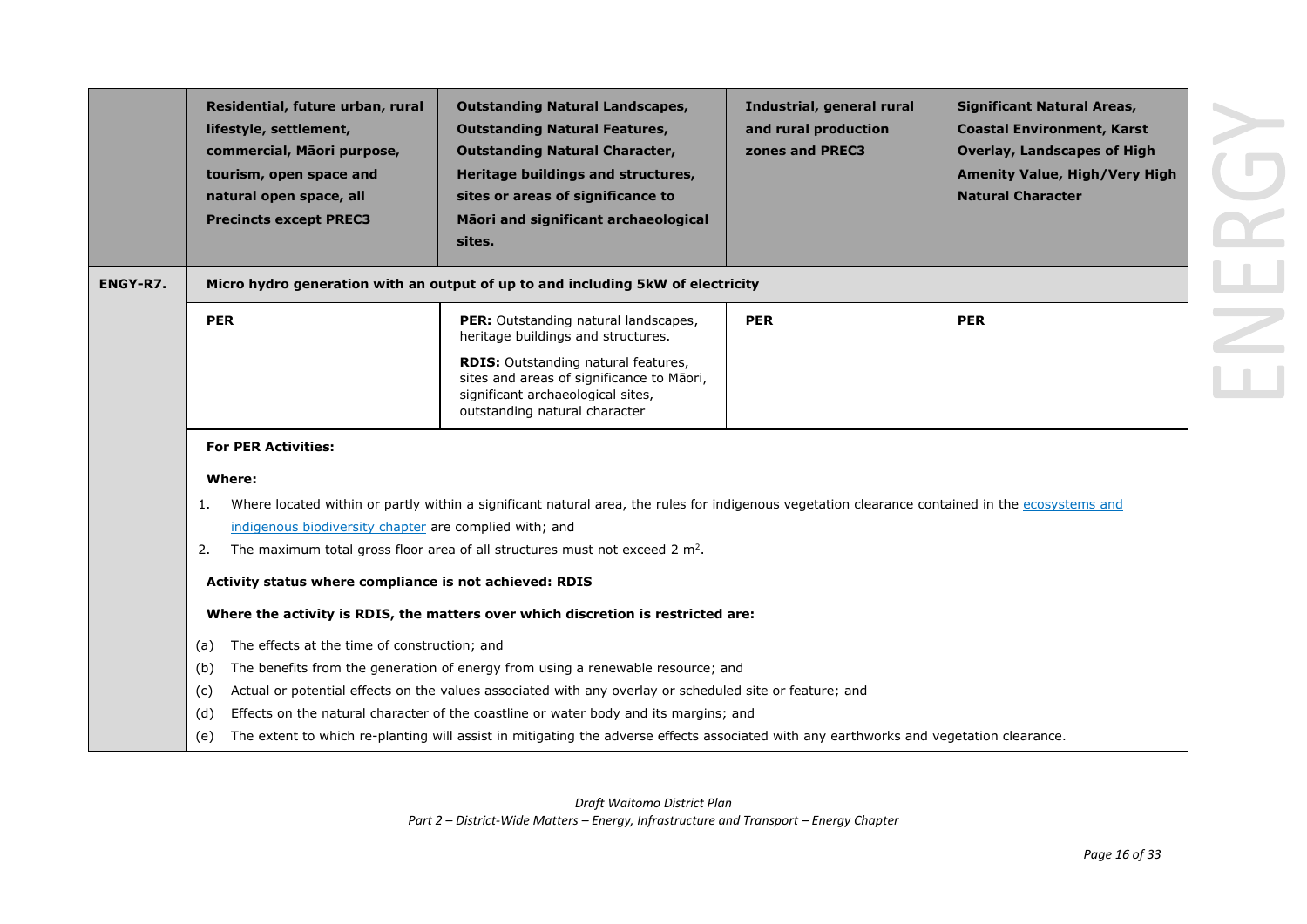| Note: Resource Consent from Waikato Regional Council or Manawatū-Whanganui Regional Council may be required |
|-------------------------------------------------------------------------------------------------------------|
| Note: All structures must also comply with NATC-R2.                                                         |

|                 | Residential, future urban, rural<br>lifestyle, settlement,<br>commercial, Māori purpose,<br>tourism, open space and<br>natural open space, all<br><b>Precincts except PREC3</b> | <b>Outstanding Natural Landscapes,</b><br><b>Outstanding Natural Features,</b><br><b>Outstanding Natural Character,</b><br>Heritage buildings and structures,<br>sites or areas of significance to<br>Māori and significant archaeological<br>sites.                                                                                                                                                                                                                                                                                                                                                                                         | Industrial, general rural<br>and rural production<br>zones and PREC3 | <b>Significant Natural Areas,</b><br><b>Coastal Environment, Karst</b><br><b>Overlay, Landscapes of High</b><br><b>Amenity Value, High/Very High</b><br><b>Natural Character</b> |
|-----------------|---------------------------------------------------------------------------------------------------------------------------------------------------------------------------------|----------------------------------------------------------------------------------------------------------------------------------------------------------------------------------------------------------------------------------------------------------------------------------------------------------------------------------------------------------------------------------------------------------------------------------------------------------------------------------------------------------------------------------------------------------------------------------------------------------------------------------------------|----------------------------------------------------------------------|----------------------------------------------------------------------------------------------------------------------------------------------------------------------------------|
| <b>ENGY-R8.</b> |                                                                                                                                                                                 | Mini hydro generation with an output of more than 5kW and up to 20kW of electricity                                                                                                                                                                                                                                                                                                                                                                                                                                                                                                                                                          |                                                                      |                                                                                                                                                                                  |
|                 | <b>RDIS</b>                                                                                                                                                                     | <b>RDIS:</b> Outstanding natural landscapes<br><b>DIS:</b> Heritage buildings and<br>structures, sites and areas of<br>significance to Māori, significant<br>archaeological sites, outstanding<br>natural character<br><b>NC:</b> Outstanding natural features                                                                                                                                                                                                                                                                                                                                                                               | <b>RDIS</b>                                                          | <b>RDIS</b>                                                                                                                                                                      |
|                 | The effects at the time of construction; and<br>(a)<br>(b)<br>(c)<br>(d)<br>(e)<br>(f)                                                                                          | Where the activity is RDIS, the matters over which discretion is restricted are:<br>The benefits from the generation of energy from using a renewable resource; and<br>Regard to the provisions of the Te Ture Whaimana o Te Awa o Waikata (the Vision and Strategy for the Waikato River); and<br>Actual or potential effects on the values associated with any overlay or scheduled site or feature; and<br>Effects on the natural character of the coastline or water body and its margins; and<br>The extent to which re-planting will assist in mitigating the adverse effects associated with any earthworks and vegetation clearance. |                                                                      |                                                                                                                                                                                  |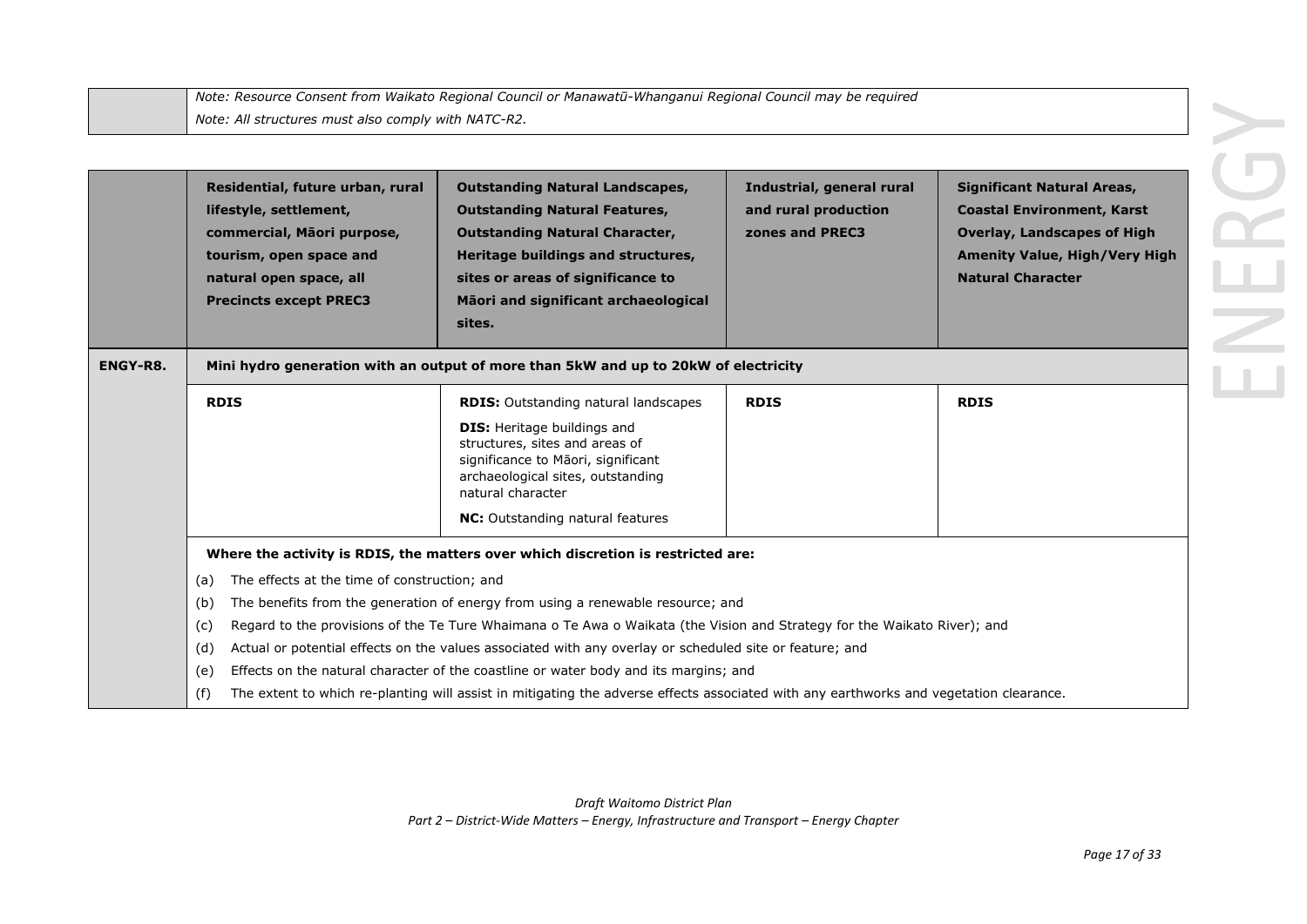| Residential, future urban, rural<br>lifestyle, settlement,<br>commercial, Māori purpose,<br>tourism, open space and<br>natural open space, all<br><b>Precincts except PREC3</b> | <b>Outstanding Natural Landscapes,</b><br><b>Outstanding Natural Features,</b><br><b>Outstanding Natural Character,</b><br>Heritage buildings and structures,<br>sites or areas of significance to<br>Māori and significant archaeological<br>sites. | Industrial, general rural<br>and rural production<br>zones and PREC3                                               | <b>Significant Natural Areas,</b><br><b>Coastal Environment, Karst</b><br><b>Overlay, Landscapes of High</b><br><b>Amenity Value, High/Very High</b><br><b>Natural Character</b>                                                                                                                                                                                                                                                                                                                                                                                                                                                                                                                                                                                                                                                                               |
|---------------------------------------------------------------------------------------------------------------------------------------------------------------------------------|------------------------------------------------------------------------------------------------------------------------------------------------------------------------------------------------------------------------------------------------------|--------------------------------------------------------------------------------------------------------------------|----------------------------------------------------------------------------------------------------------------------------------------------------------------------------------------------------------------------------------------------------------------------------------------------------------------------------------------------------------------------------------------------------------------------------------------------------------------------------------------------------------------------------------------------------------------------------------------------------------------------------------------------------------------------------------------------------------------------------------------------------------------------------------------------------------------------------------------------------------------|
|                                                                                                                                                                                 |                                                                                                                                                                                                                                                      |                                                                                                                    |                                                                                                                                                                                                                                                                                                                                                                                                                                                                                                                                                                                                                                                                                                                                                                                                                                                                |
| <b>PER</b>                                                                                                                                                                      | <b>PER:</b> Outstanding natural landscapes<br><b>DIS:</b> Heritage buildings and structures,<br>sites and areas of significance to Māori,<br>significant archaeological sites,<br>outstanding natural character<br>PR: Outstanding natural features  | <b>PER:</b> Maximum of two wind<br>turbines per holding                                                            | <b>PER</b>                                                                                                                                                                                                                                                                                                                                                                                                                                                                                                                                                                                                                                                                                                                                                                                                                                                     |
| <b>For PER Activities:</b><br>Where:<br>1.                                                                                                                                      |                                                                                                                                                                                                                                                      |                                                                                                                    |                                                                                                                                                                                                                                                                                                                                                                                                                                                                                                                                                                                                                                                                                                                                                                                                                                                                |
|                                                                                                                                                                                 |                                                                                                                                                                                                                                                      |                                                                                                                    |                                                                                                                                                                                                                                                                                                                                                                                                                                                                                                                                                                                                                                                                                                                                                                                                                                                                |
|                                                                                                                                                                                 |                                                                                                                                                                                                                                                      |                                                                                                                    |                                                                                                                                                                                                                                                                                                                                                                                                                                                                                                                                                                                                                                                                                                                                                                                                                                                                |
|                                                                                                                                                                                 |                                                                                                                                                                                                                                                      |                                                                                                                    |                                                                                                                                                                                                                                                                                                                                                                                                                                                                                                                                                                                                                                                                                                                                                                                                                                                                |
|                                                                                                                                                                                 |                                                                                                                                                                                                                                                      |                                                                                                                    |                                                                                                                                                                                                                                                                                                                                                                                                                                                                                                                                                                                                                                                                                                                                                                                                                                                                |
|                                                                                                                                                                                 |                                                                                                                                                                                                                                                      |                                                                                                                    |                                                                                                                                                                                                                                                                                                                                                                                                                                                                                                                                                                                                                                                                                                                                                                                                                                                                |
|                                                                                                                                                                                 |                                                                                                                                                                                                                                                      | The rules in ENGY - Table 2 are complied with.<br>depending on the output of electricity proposed to be generated. | One wind turbine with a rated capacity of up to and including 5kW per site, except for the industrial, general rural, rural production zones &<br>PREC3 where the maximum is two wind turbines with a rated capacity of up to and including 5kW each per holding<br>PER activities that do not comply with the rules in ENGY - Table 2 are RDIS activities<br>Where the activity is RDIS, the matters of discretion are contained in ENGY - Table 2.<br>Note: Where the number of wind turbines exceeds one wind turbine per site, or in the industrial, general rural, rural production zones & PREC3 where the<br>number of wind turbines exceeds two wind turbines per holding, then the activity becomes a community scale renewable energy activity or a wind farm<br>Note: In PREC3 see the Te Kūiti Aerodrome flightpath height restrictions - ENGY-R21 |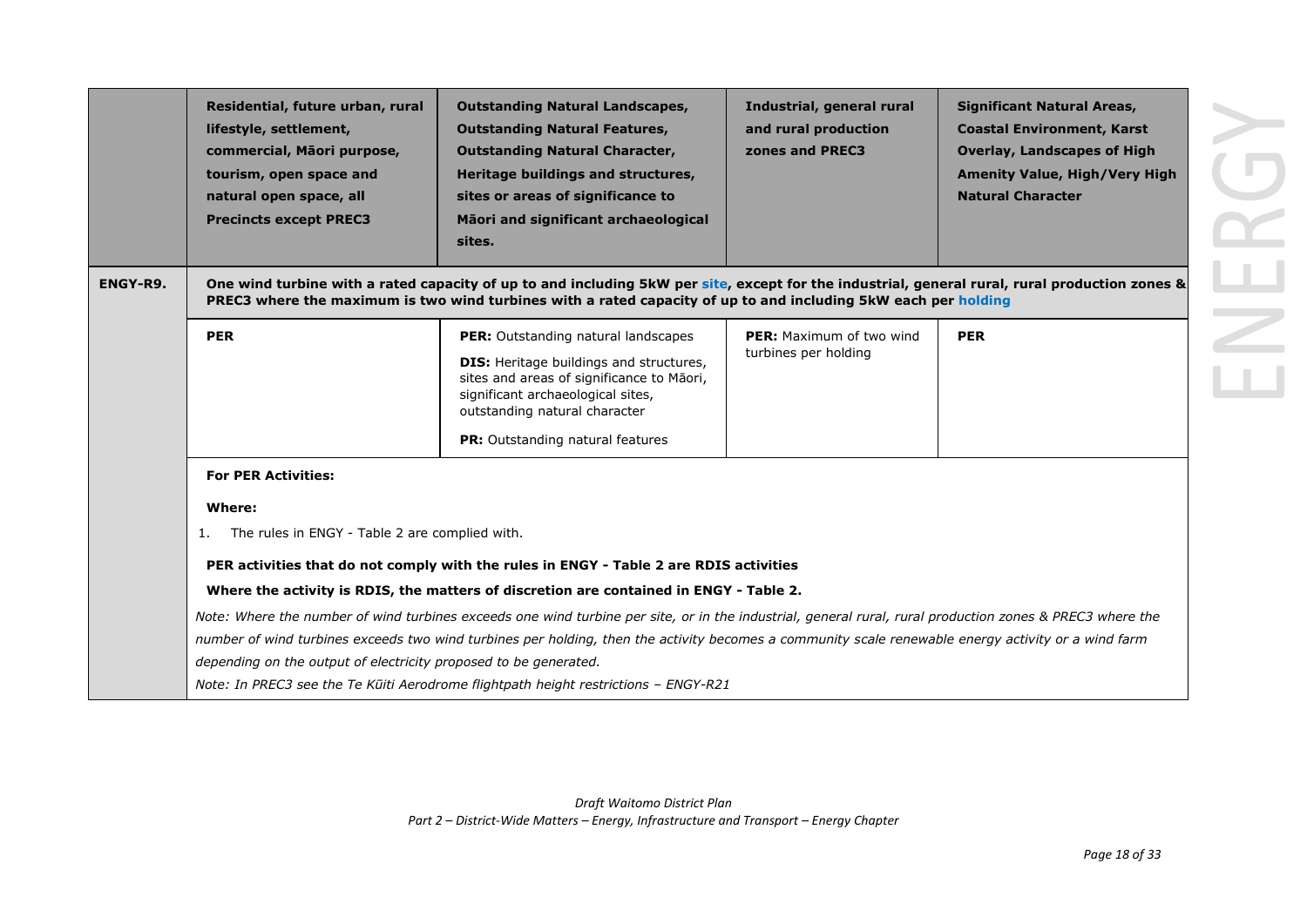|           | Residential, future urban, rural<br>lifestyle, settlement,<br>commercial, Māori purpose,<br>tourism, open space and<br>natural open space, all<br><b>Precincts except PREC3</b> | <b>Outstanding Natural Landscapes,</b><br><b>Outstanding Natural Features,</b><br><b>Outstanding Natural Character,</b><br><b>Heritage buildings and</b><br>structures, sites or areas of<br>significance to Māori and<br>significant archaeological sites.                                                                                                                                                                                                                                                                                                                                      | Industrial, general rural and<br>rural production zones and<br>PREC3 | <b>Significant Natural Areas,</b><br><b>Coastal Environment, Karst</b><br><b>Overlay, Landscapes of High</b><br><b>Amenity Value, High/Very High</b><br><b>Natural Character</b>                                                                                               |
|-----------|---------------------------------------------------------------------------------------------------------------------------------------------------------------------------------|--------------------------------------------------------------------------------------------------------------------------------------------------------------------------------------------------------------------------------------------------------------------------------------------------------------------------------------------------------------------------------------------------------------------------------------------------------------------------------------------------------------------------------------------------------------------------------------------------|----------------------------------------------------------------------|--------------------------------------------------------------------------------------------------------------------------------------------------------------------------------------------------------------------------------------------------------------------------------|
| ENGY-R10. | Exploratory renewable energy generation activities                                                                                                                              |                                                                                                                                                                                                                                                                                                                                                                                                                                                                                                                                                                                                  |                                                                      |                                                                                                                                                                                                                                                                                |
|           | <b>RDIS</b>                                                                                                                                                                     | <b>NC:</b> Outstanding natural<br>landscapes, outstanding natural<br>character, heritage buildings and<br>structures, sites or areas of<br>significance to Māori, significant<br>archaeological sites<br>PR: Outstanding natural features                                                                                                                                                                                                                                                                                                                                                        | <b>PER</b>                                                           | <b>RDIS:</b> Significant natural<br>area (local significance),<br>Coastal environment, karst<br>overlay, landscapes of high<br>amenity value<br>NC: Significant natural area<br>(regional, national and<br>international significance),<br>high/very high natural<br>character |
|           | <b>For PER Activities:</b>                                                                                                                                                      |                                                                                                                                                                                                                                                                                                                                                                                                                                                                                                                                                                                                  |                                                                      |                                                                                                                                                                                                                                                                                |
|           | Where:<br>1.<br>2.<br>3.<br>4.<br>the holding.<br>Activity status where compliance is not achieved: RDIS<br>(a) The effects at the time of construction; and                    | The activity must occur for no more than 5 years from the date the equipment is erected; and<br>The person responsible for erecting the equipment is required to notify the Council in writing as to the date the equipment is erected; and<br>The equipment must be removed no later than two months after the monitoring has finished on the site; and<br>Any wind monitoring mast must be set back a distance of at least 10 times the mast's height, as measured from ground level, from the boundary of<br>Where the activity is RDIS, the matters over which discretion is restricted are: |                                                                      |                                                                                                                                                                                                                                                                                |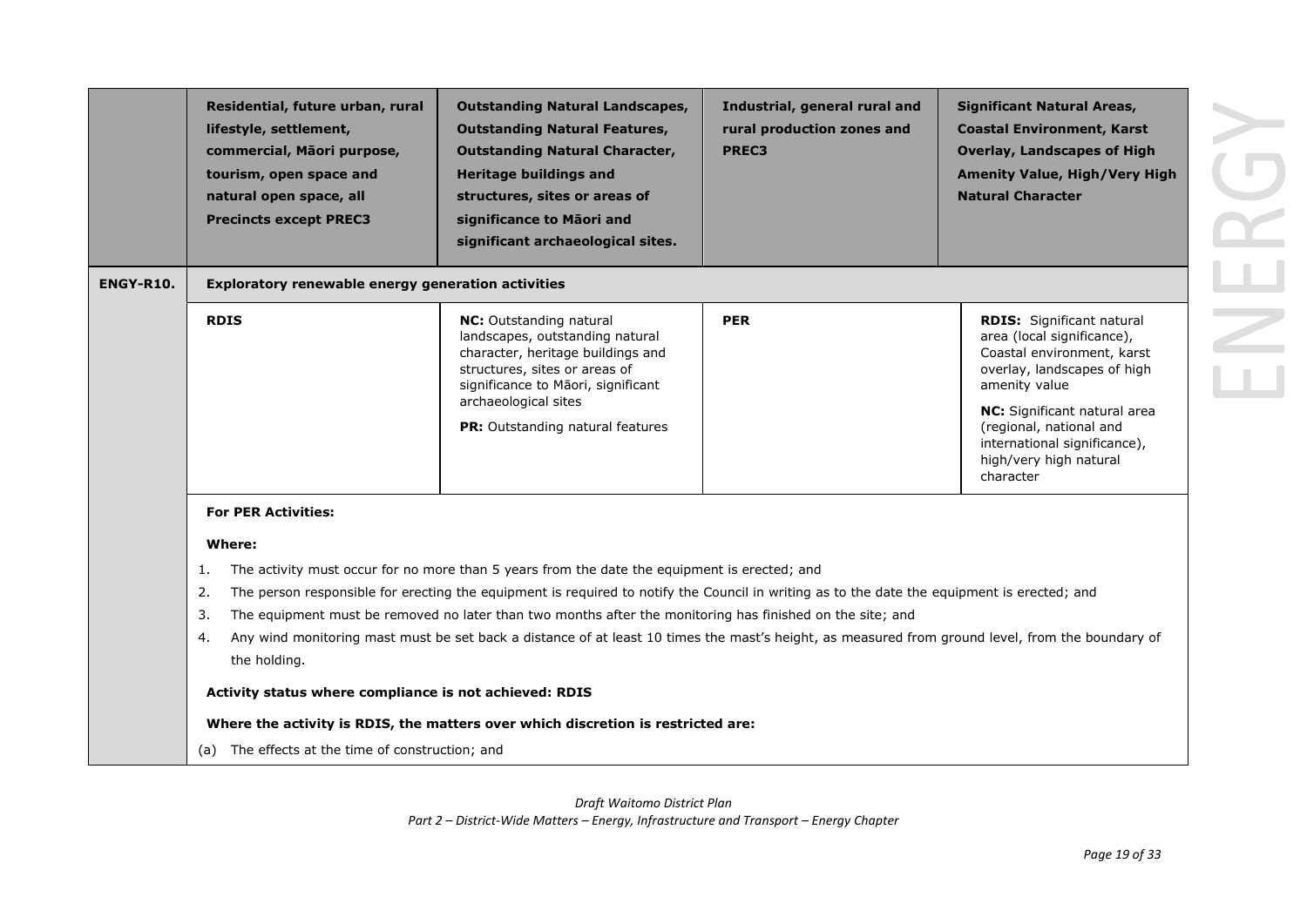| (b)<br>traffic generation; and<br>(c)<br>The type, scale and form of any wind monitoring mast; and<br>(d)<br>(e)<br>(f)<br>Any technological constraints.<br>(g)         | How the activity and any required structures or connections affect anticipated levels of amenity including noise, visual effects, operating hours and<br>Actual or potential effects on the values associated with any overlay or scheduled site or feature.<br>The location of the equipment and/or wind monitoring mast on the site; and<br>The benefits from locating the equipment and/or wind monitoring mast in the proposed location; and |                                                                      |                                                                                                                                                                                  |  |
|--------------------------------------------------------------------------------------------------------------------------------------------------------------------------|--------------------------------------------------------------------------------------------------------------------------------------------------------------------------------------------------------------------------------------------------------------------------------------------------------------------------------------------------------------------------------------------------------------------------------------------------|----------------------------------------------------------------------|----------------------------------------------------------------------------------------------------------------------------------------------------------------------------------|--|
| Residential, future urban, rural<br>lifestyle, settlement,<br>commercial, Māori purpose,<br>tourism, open space and<br>natural open space, all<br>Dresinske execut DDEC2 | <b>Outstanding Natural Landscapes,</b><br><b>Outstanding Natural Features,</b><br><b>Outstanding Natural Character,</b><br>Heritage buildings and structures,<br>sites or areas of significance to<br>Mācui and cianificant avehacological                                                                                                                                                                                                       | Industrial, general rural<br>and rural production<br>zones and PREC3 | <b>Significant Natural Areas,</b><br><b>Coastal Environment, Karst</b><br><b>Overlay, Landscapes of High</b><br><b>Amenity Value, High/Very High</b><br><b>Natural Character</b> |  |

|           | Residential, future urban, rural<br>lifestyle, settlement,<br>commercial, Māori purpose,<br>tourism, open space and<br>natural open space, all<br><b>Precincts except PREC3</b> | <b>Outstanding Natural Landscapes,</b><br><b>Outstanding Natural Features,</b><br><b>Outstanding Natural Character,</b><br>Heritage buildings and structures,<br>sites or areas of significance to<br>Māori and significant archaeological<br>sites. | Industrial, general rural<br>and rural production<br>zones and PREC3 | <b>Significant Natural Areas,</b><br><b>Coastal Environment, Karst</b><br><b>Overlay, Landscapes of High</b><br><b>Amenity Value, High/Very High</b><br><b>Natural Character</b> |
|-----------|---------------------------------------------------------------------------------------------------------------------------------------------------------------------------------|------------------------------------------------------------------------------------------------------------------------------------------------------------------------------------------------------------------------------------------------------|----------------------------------------------------------------------|----------------------------------------------------------------------------------------------------------------------------------------------------------------------------------|
| ENGY-R11. | <b>Community scale renewable energy activities</b>                                                                                                                              |                                                                                                                                                                                                                                                      |                                                                      |                                                                                                                                                                                  |
|           | <b>RDIS</b>                                                                                                                                                                     | <b>DIS:</b> Outstanding natural landscapes<br><b>NC:</b> Outstanding natural features,<br>outstanding natural character,<br>heritage buildings and structures,<br>sites or areas of significance to Māori,<br>significant archaeological sites       | <b>RDIS</b>                                                          | <b>RDIS:</b> Landscapes of high<br>amenity value, karst overlay<br><b>DIS:</b> Coastal environment,<br>high/very high natural character,<br>significant natural areas            |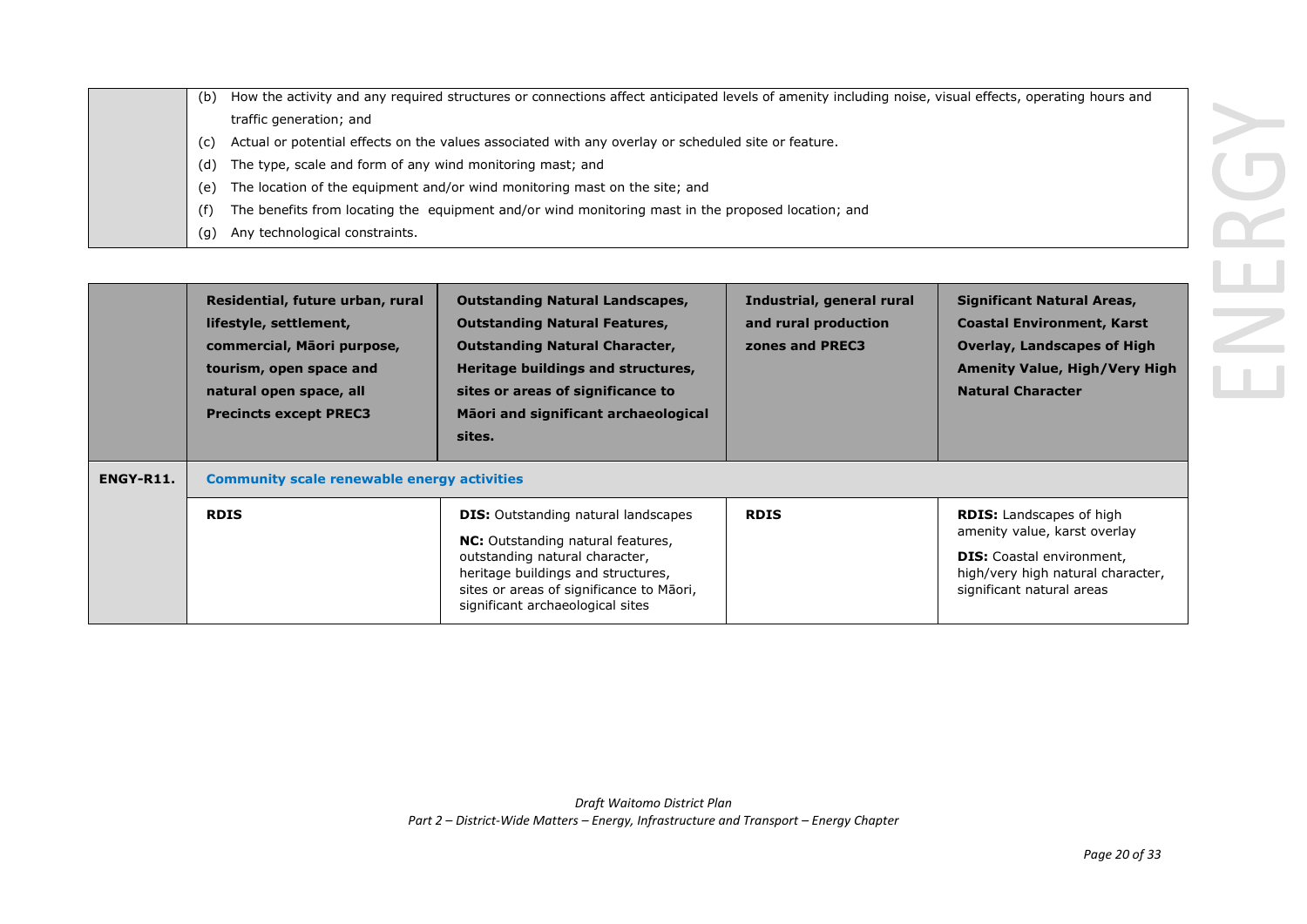# **For RDIS Activities:**

#### **Where:**

- 1. The maximum height as measured from ground level, of any wind turbine (as measured from the top of the mast/support structure) must be no more than 2 m above the maximum height permitted in the relevant zone or overlay (as applicable); and
- 2. The maximum height of any structure other than wind turbines must be no more than 2 m above the maximum height permitted in the relevant zone or overlay (as applicable); and
- 3. All parts of any structure must comply with the minimum setback from road boundaries, minimum setback from internal boundaries and height in relation to boundary standards for the relevant zone; and
- 4. For community scale wind farms, noise levels must be compliant with the recommended noise limits in NZS6808:2010 "Acoustics Wind farm noise".

#### **Activity status where compliance is not achieved: DIS**

#### **Where the activity is RDIS, the matters over which discretion is restricted are:**

- (a) The extent and effect of non-compliance with any relevant rule and any relevant matters of discretion in the rule; and
- (b) The benefits obtained from the use and development of renewable energy; and
- (c) The effects at the time of construction; and
- (d) Actual or potential effects on the values associated with any overlay or scheduled site or feature; and
- (e) Technical difficulties associated with locating the generation activity on the site; and
- (f) How the generation activity and any required structures or connections affect anticipated levels of amenity including noise, visual effects, and the potential for glare.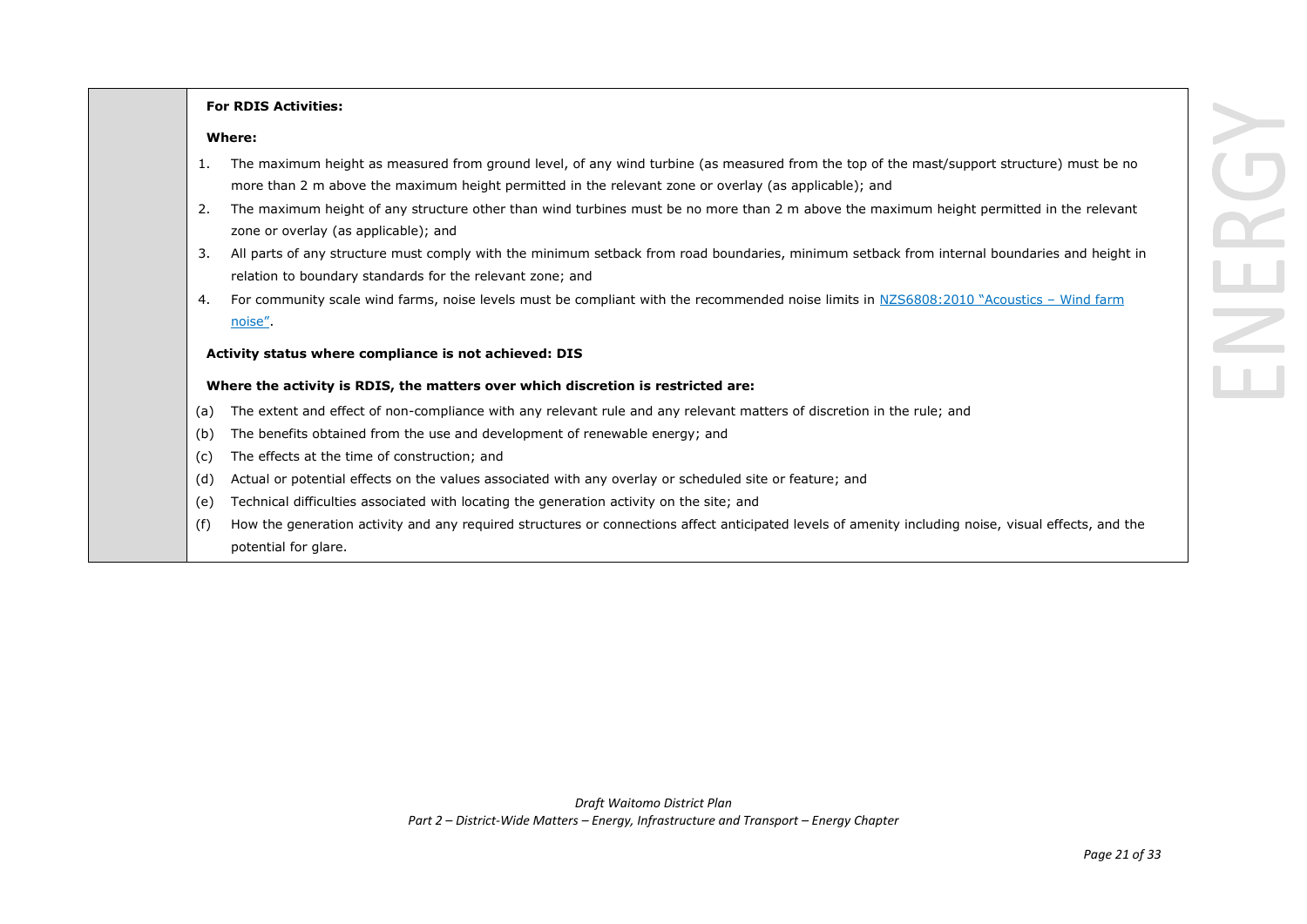| ENGY-R12. | Residential, future urban, rural<br>lifestyle, settlement,<br>commercial, Māori purpose,<br>tourism, open space and<br>natural open space, all<br><b>Precincts except PREC3</b> | <b>Outstanding Natural Landscapes,</b><br><b>Outstanding Natural Features,</b><br><b>Outstanding Natural Character,</b><br>Heritage buildings and structures,<br>sites or areas of significance to<br>Māori and significant archaeological<br>sites.<br>New wind farms, solar power generation farms and hydro generation (not provided for elsewhere in Table 1) | Industrial, general rural<br>and rural production<br>zones and PREC3          | <b>Significant Natural Areas,</b><br><b>Coastal Environment, Karst</b><br><b>Overlay, Landscapes of High</b><br><b>Amenity Value, High/Very High</b><br><b>Natural Character</b>                                                                                         |
|-----------|---------------------------------------------------------------------------------------------------------------------------------------------------------------------------------|-------------------------------------------------------------------------------------------------------------------------------------------------------------------------------------------------------------------------------------------------------------------------------------------------------------------------------------------------------------------|-------------------------------------------------------------------------------|--------------------------------------------------------------------------------------------------------------------------------------------------------------------------------------------------------------------------------------------------------------------------|
|           | <b>NC</b>                                                                                                                                                                       | NC: Outstanding natural landscapes,<br>outstanding natural features, heritage<br>buildings and structures, sites or areas<br>of significance to Maori, significant<br>archaeological sites<br><b>PR:</b> Outstanding natural features,<br>outstanding natural character                                                                                           | <b>DIS:</b> General rural,<br>industrial, rural production<br>zones and PREC3 | <b>DIS:</b> Karst overlay, landscapes<br>of high amenity value, significant<br>natural areas (local significance)<br>NC: Coastal environment,<br>high/very high natural character,<br>significant natural areas<br>(regional, national or<br>international significance) |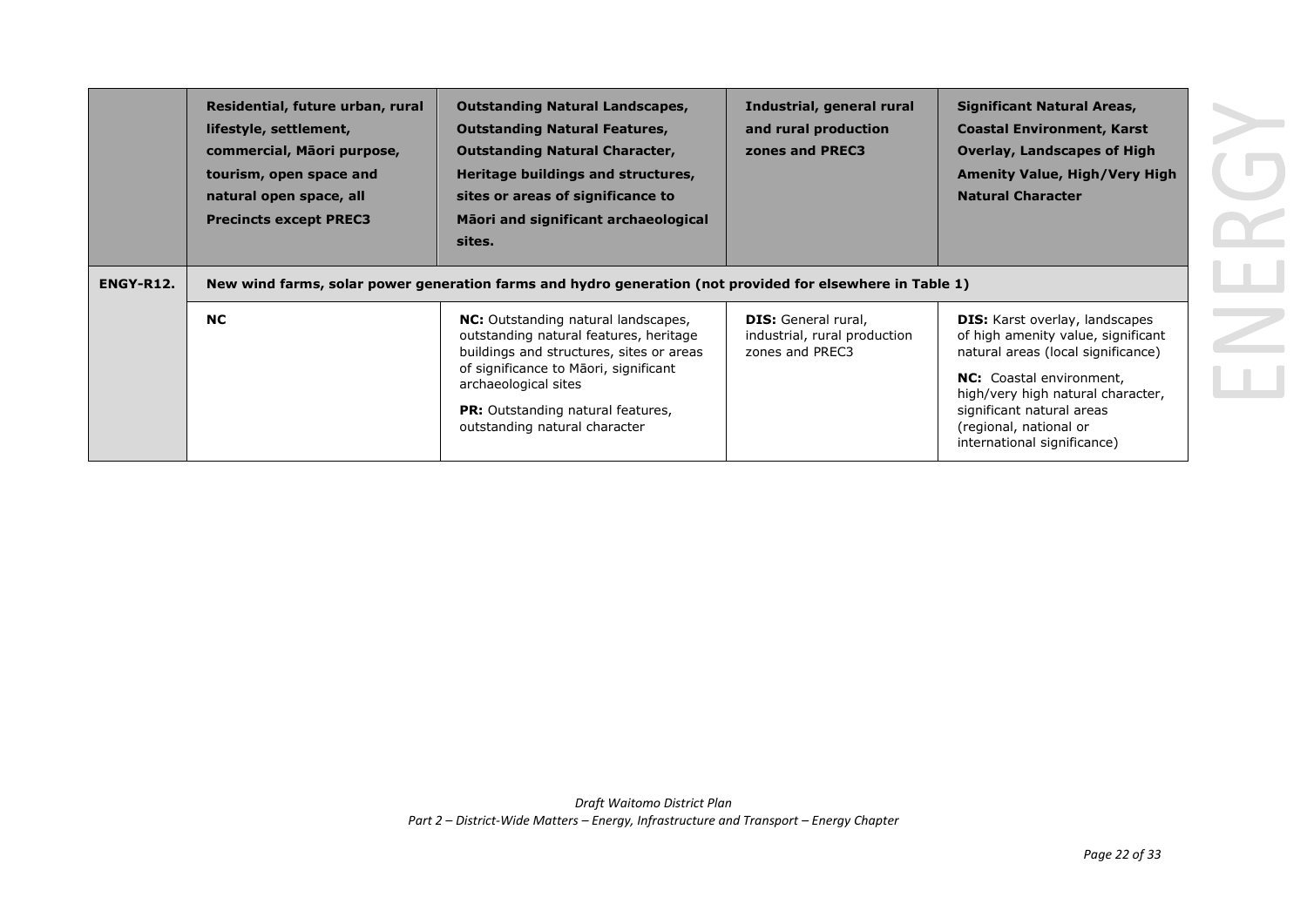|                  | Residential, future urban, rural<br>lifestyle, settlement,<br>commercial, Māori purpose,<br>tourism, open space and<br>natural open space, all<br><b>Precincts except PREC3</b>                                            | <b>Outstanding Natural Landscapes,</b><br><b>Outstanding Natural Features,</b><br><b>Outstanding Natural Character,</b><br>Heritage buildings and structures,<br>sites or areas of significance to<br>Māori and significant archaeological<br>sites. | Industrial, general rural<br>and rural production<br>zones and PREC3                | <b>Significant Natural Areas,</b><br><b>Coastal Environment, Karst</b><br><b>Overlay, Landscapes of High</b><br><b>Amenity Value, High/Very High</b><br><b>Natural Character</b> |
|------------------|----------------------------------------------------------------------------------------------------------------------------------------------------------------------------------------------------------------------------|------------------------------------------------------------------------------------------------------------------------------------------------------------------------------------------------------------------------------------------------------|-------------------------------------------------------------------------------------|----------------------------------------------------------------------------------------------------------------------------------------------------------------------------------|
| <b>ENGY-R13.</b> | Biogas produced by anaerobic fermentation of waste.                                                                                                                                                                        |                                                                                                                                                                                                                                                      |                                                                                     |                                                                                                                                                                                  |
|                  | <b>NC</b>                                                                                                                                                                                                                  | PER: Outstanding natural landscapes<br>NC: Outstanding natural features,<br>outstanding natural character,<br>heritage buildings and structures, sites<br>or areas of significance to Māori,<br>significant archaeological sites                     | PER: General rural, rural<br>production and industrial<br>zones<br><b>NC: PREC3</b> | PER: Coastal environment, karst<br>overlay, high/very high natural<br>character, landscapes of high<br>amenity value<br>NC: Significant natural area                             |
|                  | <b>For PER Activities:</b><br>Where:<br>The waste must not exceed 4 $m3$ per day; and<br>1.<br>2.<br>tourism, settlement, open space or natural open space zone.<br>Activity status where compliance is not achieved: RDIS | The waste must not be stored and fermented within 250 m of the boundary of a residential, future urban, rural lifestyle, commercial, Māori purpose,                                                                                                  |                                                                                     |                                                                                                                                                                                  |
|                  |                                                                                                                                                                                                                            | Where the activity is RDIS, the matters over which discretion is restricted are:                                                                                                                                                                     |                                                                                     |                                                                                                                                                                                  |
|                  | The effects at the time of construction; and<br>(a)<br>(b)<br>The potential for reverse sensitivity effects; and<br>(c)<br>(d)                                                                                             | Actual or potential effects on the values associated with any overlay or scheduled site or feature; and<br>How the generation activity and any required structures or connections affect anticipated levels of amenity; and                          |                                                                                     |                                                                                                                                                                                  |
|                  | (e)<br>(f)<br>How the waste is managed; and                                                                                                                                                                                | The volume and type of waste, and the potential for effects; and                                                                                                                                                                                     |                                                                                     |                                                                                                                                                                                  |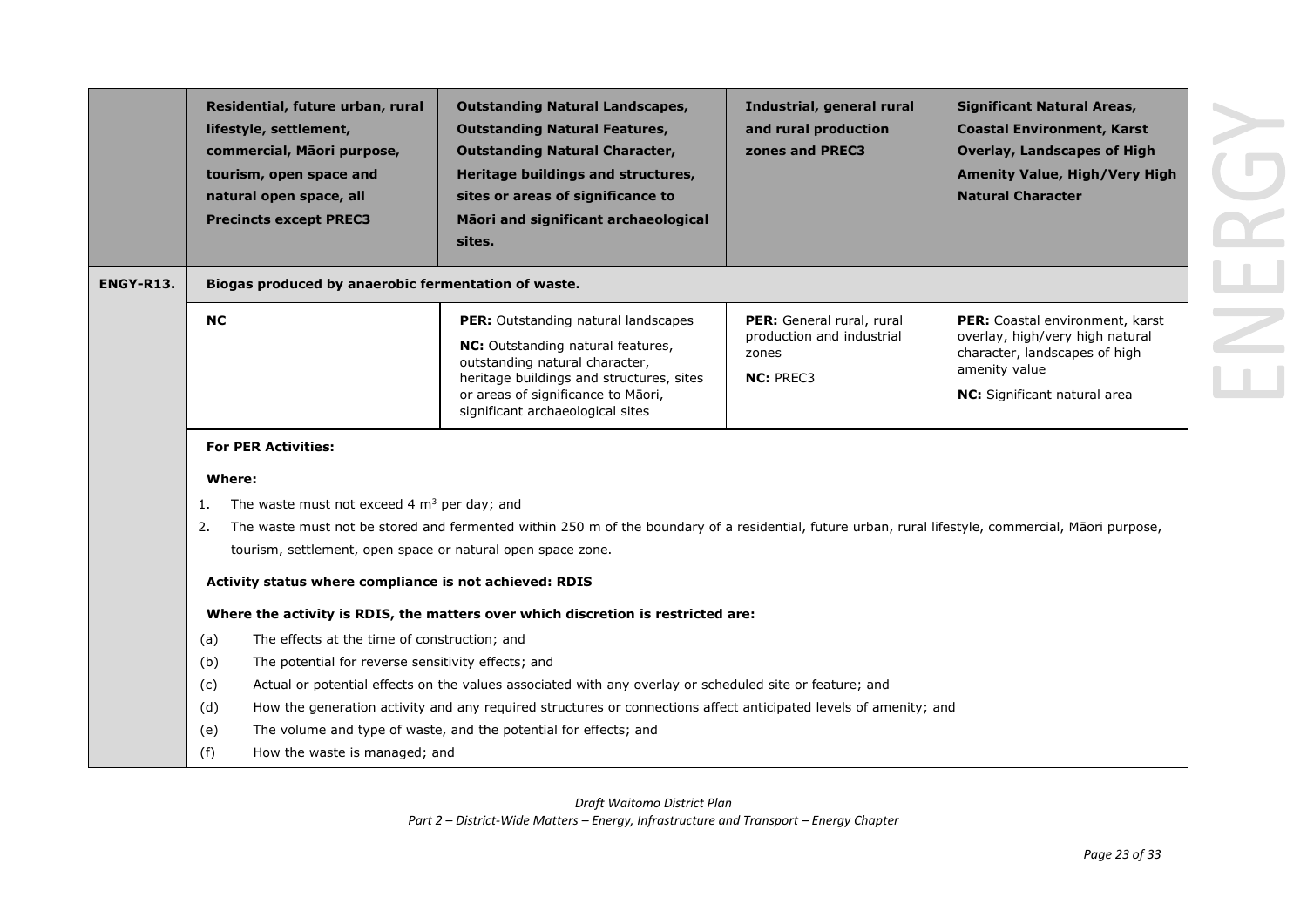|  |     | Location of the waste and associated plant on the site; and                                                  |  |
|--|-----|--------------------------------------------------------------------------------------------------------------|--|
|  | (h) | The benefits obtained from using the waste.                                                                  |  |
|  |     | Note: Resource Consent from Waikato Regional Council or Manawatū-Whanganui Regional Council may be reguired. |  |

|           | Residential, future urban, rural<br>lifestyle, settlement,<br>commercial, Māori purpose,<br>tourism, open space and<br>natural open space, all<br><b>Precincts except PREC3</b> | <b>Outstanding Natural Landscapes,</b><br><b>Outstanding Natural Features,</b><br><b>Outstanding Natural Character,</b><br>Heritage buildings and structures,<br>sites or areas of significance to<br>Māori and significant archaeological<br>sites. | Industrial, general rural<br>and rural production<br>zones and PREC3                       | <b>Significant Natural Areas,</b><br><b>Coastal Environment, Karst</b><br><b>Overlay, Landscapes of High</b><br><b>Amenity Value, High/Very High</b><br><b>Natural Character</b> |
|-----------|---------------------------------------------------------------------------------------------------------------------------------------------------------------------------------|------------------------------------------------------------------------------------------------------------------------------------------------------------------------------------------------------------------------------------------------------|--------------------------------------------------------------------------------------------|----------------------------------------------------------------------------------------------------------------------------------------------------------------------------------|
| ENGY-R14. | Co-generation plants and waste to energy plants                                                                                                                                 |                                                                                                                                                                                                                                                      |                                                                                            |                                                                                                                                                                                  |
|           | <b>NC</b>                                                                                                                                                                       | <b>NC</b>                                                                                                                                                                                                                                            | <b>DIS:</b> General rural, rural<br>production and industrial<br>zones<br><b>NC: PREC3</b> | <b>NC</b>                                                                                                                                                                        |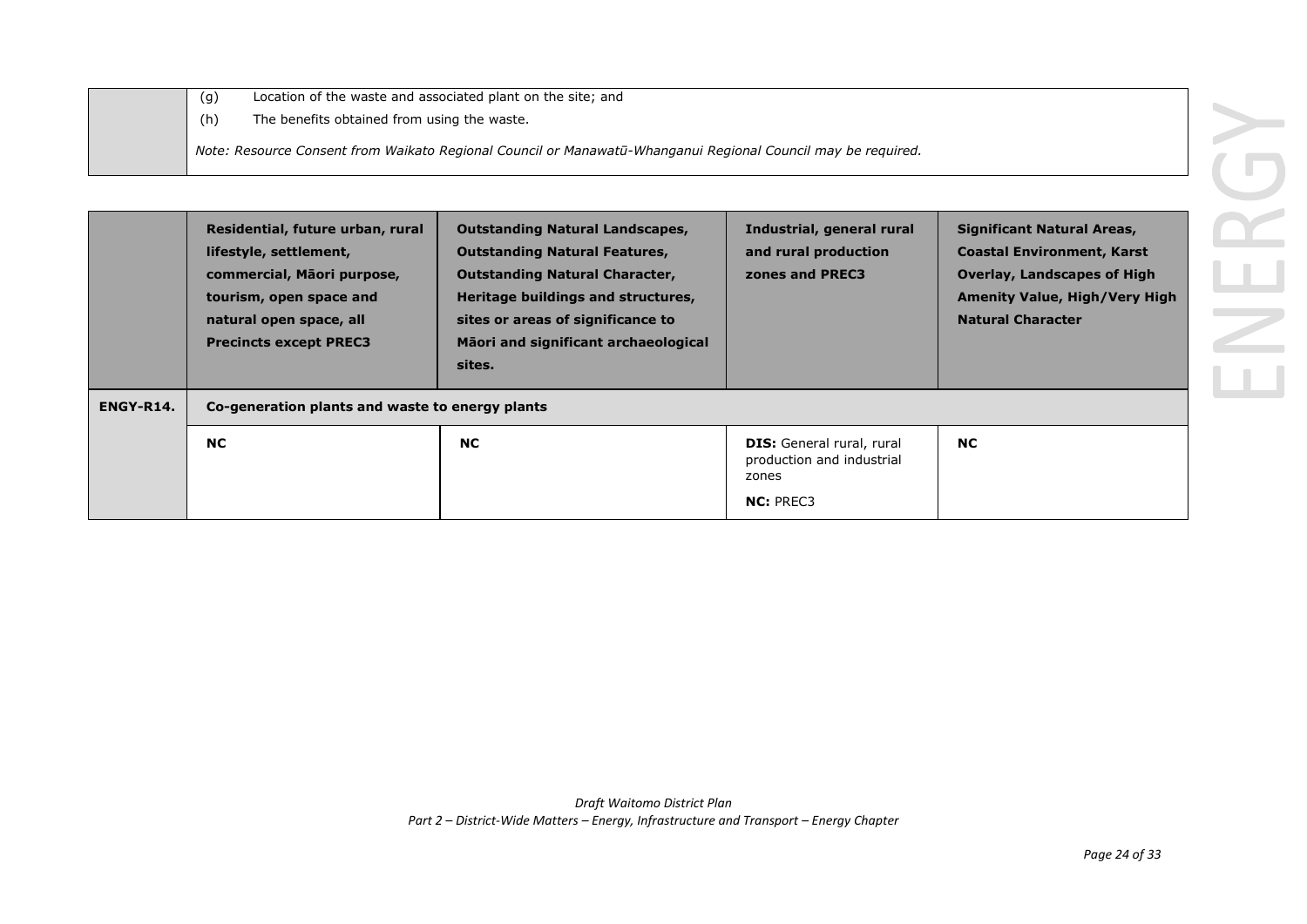|           | Residential, future urban, rural<br>lifestyle, settlement,<br>commercial, Māori purpose,<br>tourism, open space and<br>natural open space, all<br><b>Precincts except PREC3</b> | <b>Outstanding Natural</b><br>Landscapes, Outstanding<br><b>Natural Features, Outstanding</b><br><b>Natural Character, Heritage</b><br>buildings and structures, sites<br>or areas of significance to<br><b>Māori and significant</b><br>archaeological sites. | Industrial, general rural and<br>rural production zones and<br>PREC3 | <b>Significant Natural Areas,</b><br><b>Coastal Environment, Karst</b><br><b>Overlay, Landscapes of High</b><br><b>Amenity Value, High/Very High</b><br><b>Natural Character</b> |  |
|-----------|---------------------------------------------------------------------------------------------------------------------------------------------------------------------------------|----------------------------------------------------------------------------------------------------------------------------------------------------------------------------------------------------------------------------------------------------------------|----------------------------------------------------------------------|----------------------------------------------------------------------------------------------------------------------------------------------------------------------------------|--|
| ENGY-R15. | <b>Emission of radiofrequency fields</b>                                                                                                                                        |                                                                                                                                                                                                                                                                |                                                                      |                                                                                                                                                                                  |  |
|           | <b>Activity Status: PER</b>                                                                                                                                                     |                                                                                                                                                                                                                                                                |                                                                      |                                                                                                                                                                                  |  |
|           | Where:                                                                                                                                                                          |                                                                                                                                                                                                                                                                |                                                                      |                                                                                                                                                                                  |  |
|           |                                                                                                                                                                                 | The radiofrequency emission complies with NZS 27721:1999 Radiofrequency Fields - Maximum Exposure Levels - 3KHz to 300GHz.                                                                                                                                     |                                                                      |                                                                                                                                                                                  |  |
|           | Activity status where compliance is not achieved: NC                                                                                                                            |                                                                                                                                                                                                                                                                |                                                                      |                                                                                                                                                                                  |  |

| Residential, future urban, rural<br>lifestyle, settlement,<br>commercial, Māori purpose,<br>tourism, open space and<br>natural open space, all<br><b>Precincts except PREC3</b> | <b>Outstanding Natural</b><br>Landscapes, Outstanding<br><b>Natural Features, Outstanding</b><br><b>Natural Character, Heritage</b><br>buildings and structures, sites<br>or areas of significance to<br><b>Mäori and significant</b><br>archaeological sites. | Industrial, general rural and<br>rural production zones and<br><b>PREC3</b> | <b>Significant Natural Areas,</b><br><b>Coastal Environment, Karst</b><br><b>Overlay, Landscapes of High</b><br><b>Amenity Value, High/Very High</b><br><b>Natural Character</b> |
|---------------------------------------------------------------------------------------------------------------------------------------------------------------------------------|----------------------------------------------------------------------------------------------------------------------------------------------------------------------------------------------------------------------------------------------------------------|-----------------------------------------------------------------------------|----------------------------------------------------------------------------------------------------------------------------------------------------------------------------------|
| <b>Emission of electric and magnetic fields</b>                                                                                                                                 |                                                                                                                                                                                                                                                                |                                                                             |                                                                                                                                                                                  |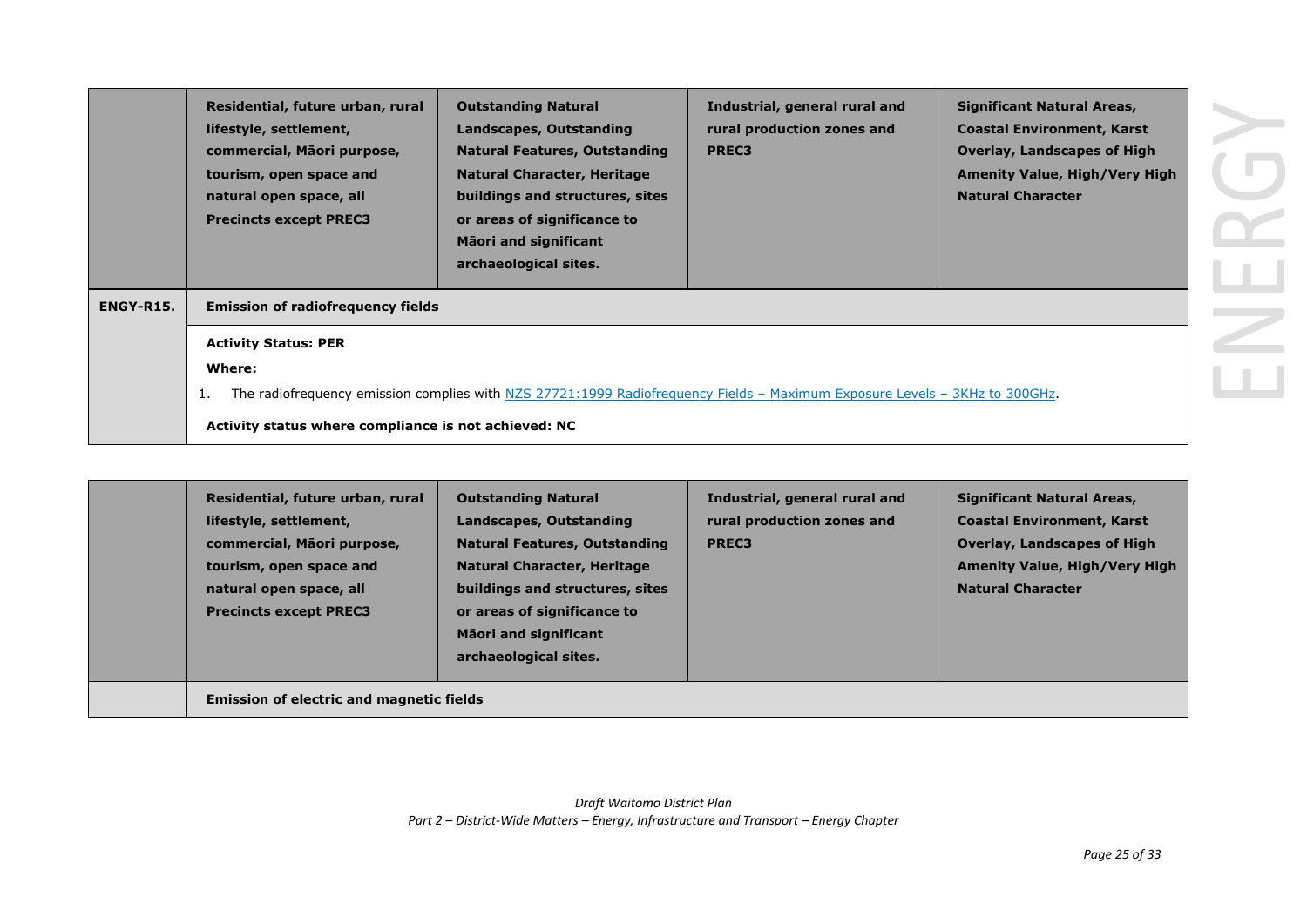| ENGY-R16. | <b>Activity Status: PER</b>                                                                                                                            |
|-----------|--------------------------------------------------------------------------------------------------------------------------------------------------------|
|           | Where:                                                                                                                                                 |
|           | The emission of electric and magnetic fields must not exceed the International Commission on Non-Ionising Radiation Protection Guidelines for limiting |
|           | exposure to time varying electric and magnetic fields (1Hz-100kHz) (Health Physics, 2010, 99(6); 818-836) and recommendations from the World           |
|           | Health Organisation monograph Environmental Health Criteria (No 238, June 2007).                                                                       |
|           | Activity status where compliance is not achieved: NC                                                                                                   |

| ENGY-R17. | Residential, future urban, rural<br>lifestyle, settlement,<br>commercial, Māori purpose,<br>tourism, open space and<br>natural open space, all<br><b>Precincts except PREC3</b><br>Energy generated from renewable sources not listed in Table 1 | <b>Outstanding Natural Landscapes,</b><br><b>Outstanding Natural Features,</b><br><b>Outstanding Natural Character,</b><br>Heritage buildings and structures,<br>sites or areas of significance to<br>Māori and significant archaeological<br>sites. | Industrial, general rural<br>and rural production<br>zones and PREC3 | <b>Significant Natural Areas,</b><br><b>Coastal Environment, Karst</b><br><b>Overlay, Landscapes of High</b><br><b>Amenity Value, High/Very High</b><br><b>Natural Character</b>                                                                                                 |
|-----------|--------------------------------------------------------------------------------------------------------------------------------------------------------------------------------------------------------------------------------------------------|------------------------------------------------------------------------------------------------------------------------------------------------------------------------------------------------------------------------------------------------------|----------------------------------------------------------------------|----------------------------------------------------------------------------------------------------------------------------------------------------------------------------------------------------------------------------------------------------------------------------------|
|           | <b>NC</b>                                                                                                                                                                                                                                        | <b>NC:</b> Outstanding natural landscapes,<br>heritage buildings and structures, sites<br>or areas of significance to Māori,<br>significant archaeological sites<br><b>PR:</b> Outstanding natural features,<br>outstanding natural character        | <b>DIS</b>                                                           | <b>DIS:</b> Karst overlay, landscapes<br>of high amenity value, significant<br>natural areas (local significance),<br>coastal environment, high/very<br>high natural character,<br><b>NC:</b> significant natural areas<br>(regional, national or<br>international significance) |

RG

ی<br>اللہ

 $\geq$ 

 $\overline{1}$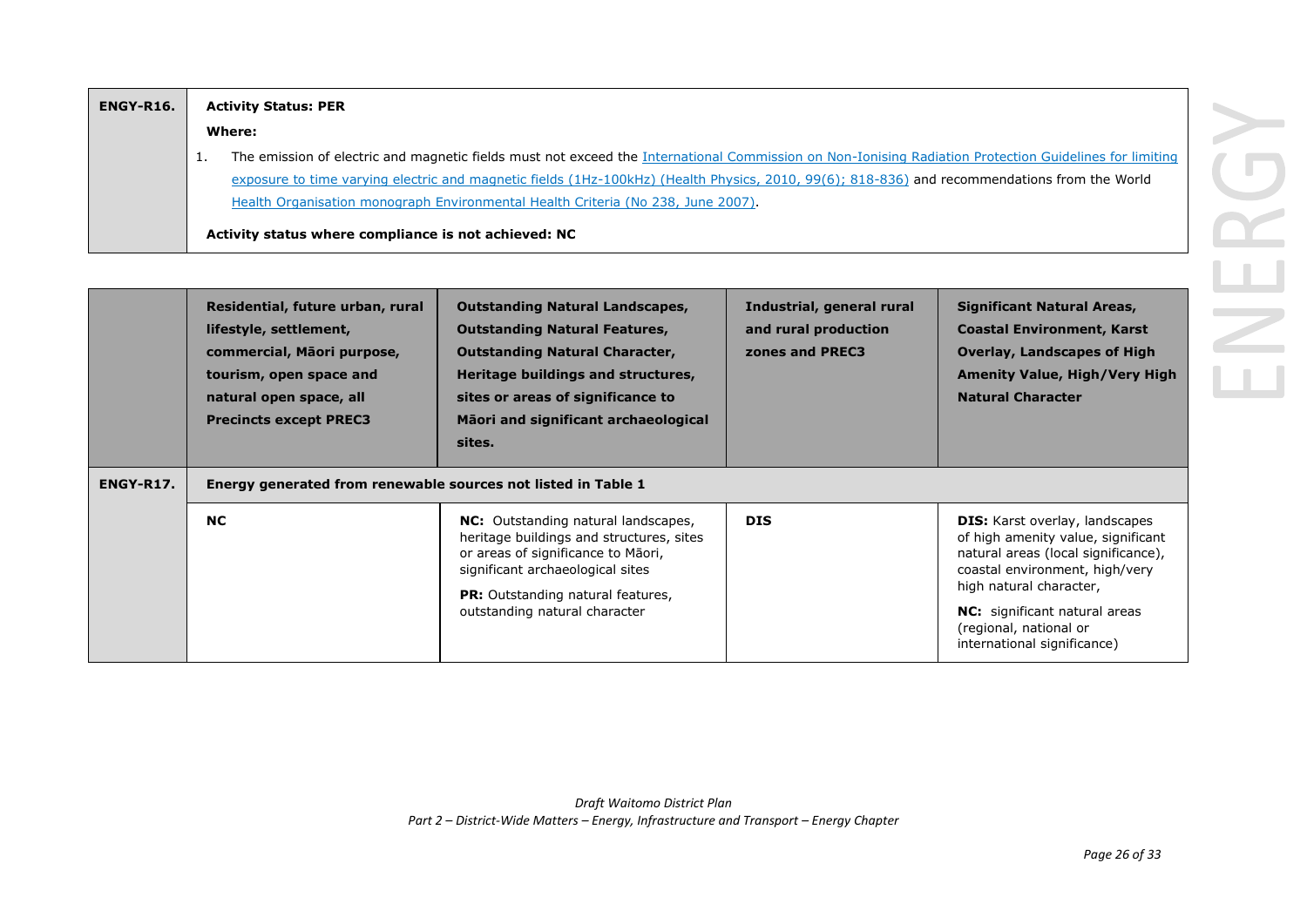| <b>ENGY-R18.</b> | Residential, future urban, rural<br>lifestyle, settlement,<br>commercial, Māori purpose,<br>tourism, open space and<br>natural open space, all<br><b>Precincts except PREC3</b><br><b>Coal Fired Electricity Generation</b> | <b>Outstanding Natural Landscapes,</b><br><b>Outstanding Natural Features,</b><br><b>Outstanding Natural Character,</b><br>Heritage buildings and structures,<br>sites or areas of significance to<br>Māori and significant archaeological<br>sites. | Industrial, general rural<br>and rural production<br>zones and PREC3 | <b>Significant Natural Areas,</b><br><b>Coastal Environment, Karst</b><br><b>Overlay, Landscapes of High</b><br><b>Amenity Value, High/Very High</b><br><b>Natural Character</b> |  |
|------------------|-----------------------------------------------------------------------------------------------------------------------------------------------------------------------------------------------------------------------------|------------------------------------------------------------------------------------------------------------------------------------------------------------------------------------------------------------------------------------------------------|----------------------------------------------------------------------|----------------------------------------------------------------------------------------------------------------------------------------------------------------------------------|--|
|                  | <b>NC</b>                                                                                                                                                                                                                   | <b>NC:</b> Outstanding natural landscapes,<br>heritage buildings and structures, sites<br>or areas of significance to Māori,<br>significant archaeological sites<br><b>PR:</b> Outstanding natural features,<br>outstanding natural character        | <b>NC</b>                                                            | <b>NC</b>                                                                                                                                                                        |  |

|           | Residential, future urban, rural<br>lifestyle, settlement,<br>commercial, Māori purpose,<br>tourism, open space and<br>natural open space, all<br><b>Precincts except PREC3</b> | <b>Outstanding Natural</b><br>Landscapes, Outstanding<br><b>Natural Features, Outstanding</b><br><b>Natural Character, Heritage</b><br>buildings and structures, sites<br>or areas of significance to<br><b>Mäori and significant</b><br>archaeological sites. | Industrial, general rural and<br>rural production zones and<br>PREC3 | <b>Significant Natural Areas,</b><br><b>Coastal Environment, Karst</b><br><b>Overlay, Landscapes of High</b><br><b>Amenity Value, High/Very High</b><br><b>Natural Character</b> |
|-----------|---------------------------------------------------------------------------------------------------------------------------------------------------------------------------------|----------------------------------------------------------------------------------------------------------------------------------------------------------------------------------------------------------------------------------------------------------------|----------------------------------------------------------------------|----------------------------------------------------------------------------------------------------------------------------------------------------------------------------------|
| ENGY-R19. |                                                                                                                                                                                 | Energy generated from non-renewable sources not listed in Table 1                                                                                                                                                                                              |                                                                      |                                                                                                                                                                                  |
|           | <b>NC</b>                                                                                                                                                                       | <b>NC:</b> Outstanding natural landscapes,<br>heritage buildings and structures, sites                                                                                                                                                                         | <b>NC</b>                                                            | <b>NC</b>                                                                                                                                                                        |

*Draft Waitomo District Plan Part 2 – District-Wide Matters – Energy, Infrastructure and Transport – Energy Chapter*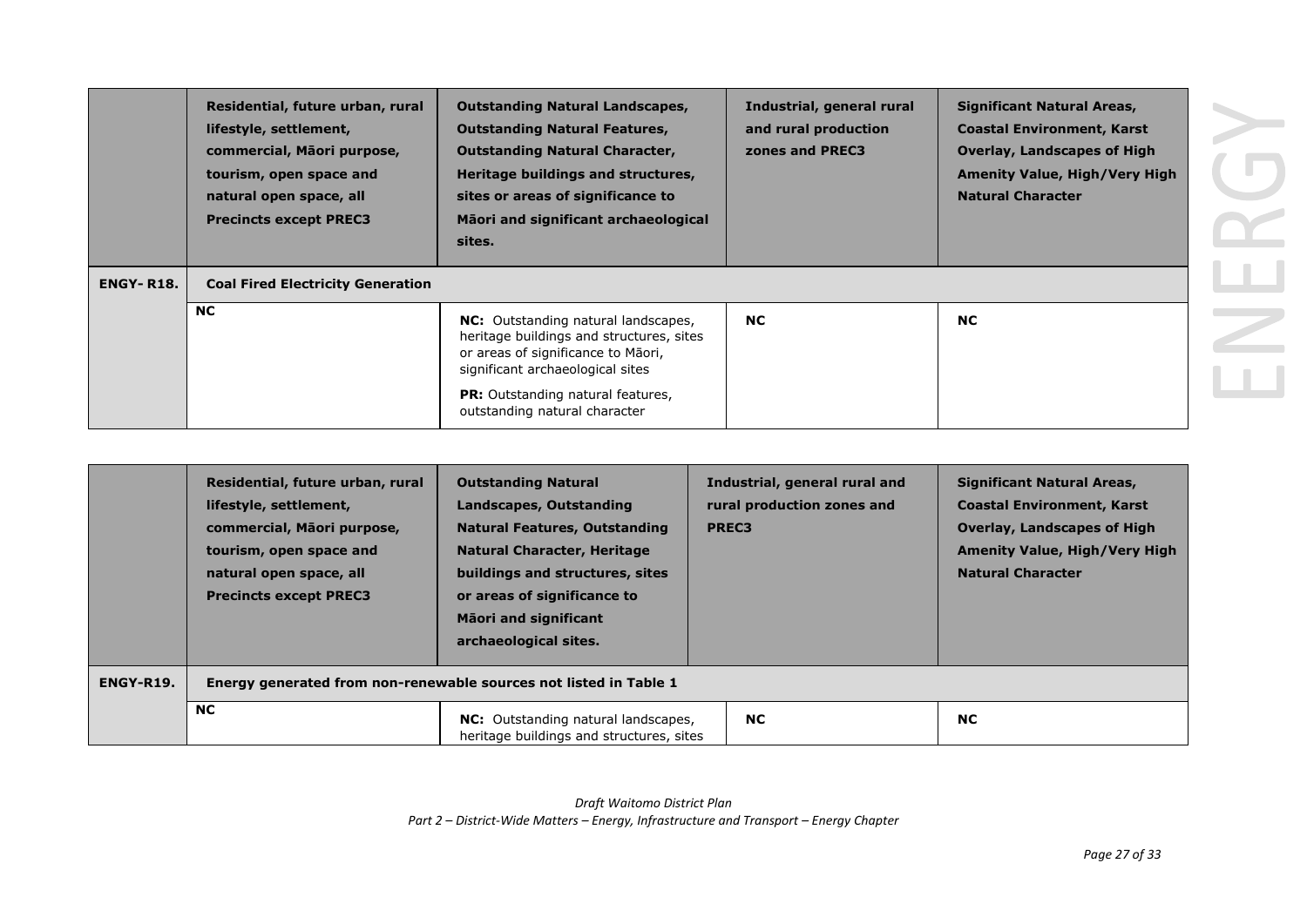|           |                                                                                                                        | or areas of significance to Māori,<br>significant archaeological sites    |  |  |  |
|-----------|------------------------------------------------------------------------------------------------------------------------|---------------------------------------------------------------------------|--|--|--|
|           |                                                                                                                        | <b>PR:</b> Outstanding natural features,<br>outstanding natural character |  |  |  |
| ENGY-R20. | Erection of any new electricity lines and associated support structures, except where provided for as part of ENGY-R26 |                                                                           |  |  |  |
|           | Refer to the network utilities chapter                                                                                 |                                                                           |  |  |  |
| ENGY-R21. | Non-compliance with the Te Küiti Aerodrome Flightpath height restrictions shown on the Planning Maps                   |                                                                           |  |  |  |
|           | <b>PR</b>                                                                                                              |                                                                           |  |  |  |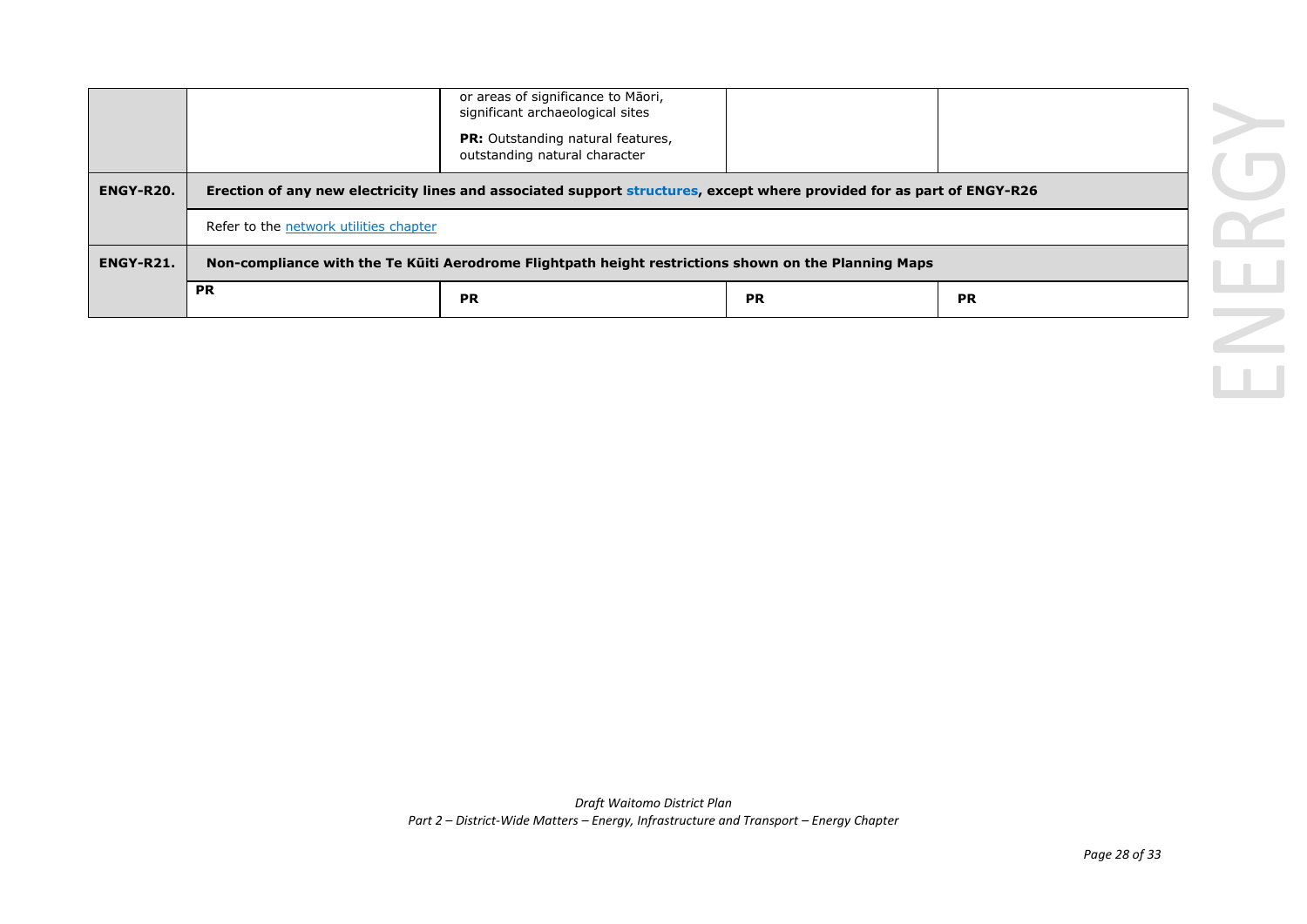#### **ENGY - Table 2 – Performance Standards**

| <b>ENGY-R22.</b> | Structures, earthworks and removal of indigenous vegetation adjacent to water bodies, the open coast, Kawhia Harbour or a river in the |
|------------------|----------------------------------------------------------------------------------------------------------------------------------------|
|                  | <b>Coastal marine area</b>                                                                                                             |

1. The rules in the coastal environment chapter and in the natural character chapter apply to activities adjacent to the coastline and water bodies.

| ENGY-R23.                  | Earthworks associated with an energy activity                                                                                                                                                                                                                                                                                                                                                                                                                                                                                                                                                                                                                                                                                                                                              |                                                                                                                                                                                                                                                                                                                                                                                                                                                                                                                                                                                                                                                                                                                          |
|----------------------------|--------------------------------------------------------------------------------------------------------------------------------------------------------------------------------------------------------------------------------------------------------------------------------------------------------------------------------------------------------------------------------------------------------------------------------------------------------------------------------------------------------------------------------------------------------------------------------------------------------------------------------------------------------------------------------------------------------------------------------------------------------------------------------------------|--------------------------------------------------------------------------------------------------------------------------------------------------------------------------------------------------------------------------------------------------------------------------------------------------------------------------------------------------------------------------------------------------------------------------------------------------------------------------------------------------------------------------------------------------------------------------------------------------------------------------------------------------------------------------------------------------------------------------|
| 1.<br>2.<br>3.<br>4.       | In Outstanding Natural Landscapes, Outstanding Natural Features, Outstanding Natural Character, Karst Overlay, Landscapes of High Amenity Value, High/Very<br>High Natural Character NFL-R11 applies; and<br>In the Coastal Environment CE-R12 applies; and<br>In Significant Natural Areas, Significant Archaeological Sites, Heritage buildings, and structures and Sites and Area of Significance to Māori, earthworks associated<br>with an energy activity are <b>DIS activities</b> ; and<br>In all other situations, refer to the rules in the earthworks chapter.                                                                                                                                                                                                                  |                                                                                                                                                                                                                                                                                                                                                                                                                                                                                                                                                                                                                                                                                                                          |
| ENGY-R24.                  | One wind turbine per site outside of the industrial, general rural, rural production zones & PREC3                                                                                                                                                                                                                                                                                                                                                                                                                                                                                                                                                                                                                                                                                         |                                                                                                                                                                                                                                                                                                                                                                                                                                                                                                                                                                                                                                                                                                                          |
| 1.<br>2.<br>3.<br>4.<br>5. | Where located within or partly within a significant natural area, the rules for<br>indigenous vegetation clearance contained in the ecosystems and indigenous<br>biodiversity chapter are complied with; and<br>The maximum output of the wind turbine must not exceed 5 kW; and<br>The maximum height as measured from ground level, of any wind turbine (as<br>measured from the top of the mast/support structure) must be no more than 2 m<br>above the maximum height permitted in the relevant zone or overlay (as<br>applicable), with a maximum rotor diameter of 2 m; and<br>The maximum diameter of any support structure must not exceed 200 mm; and<br>Where attached to a building, the structure must not protrude more than 1 m<br>above the highest point of the roof; and | Matters over which discretion is restricted:<br>The scale of the wind turbine and the actual and potential effects on<br>(a)<br>amenity; and<br>The location of the wind turbine within the site; and<br>(b)<br>The proximity of the wind turbine to sensitive activities; and<br>(c)<br>The proximity of the wind turbine to any significant natural areas and<br>(d)<br>whether there are any effects associated with this proximity; and<br>The level of noise and any special noise characteristics, and the<br>(e)<br>potential to affect sensitive activities; and<br>The benefits obtained from the use and development of renewable<br>(f)<br>energy; and<br>The effects at the time of construction; and<br>(g) |

*Draft Waitomo District Plan Part 2 – District-Wide Matters – Energy, Infrastructure and Transport – Energy Chapter*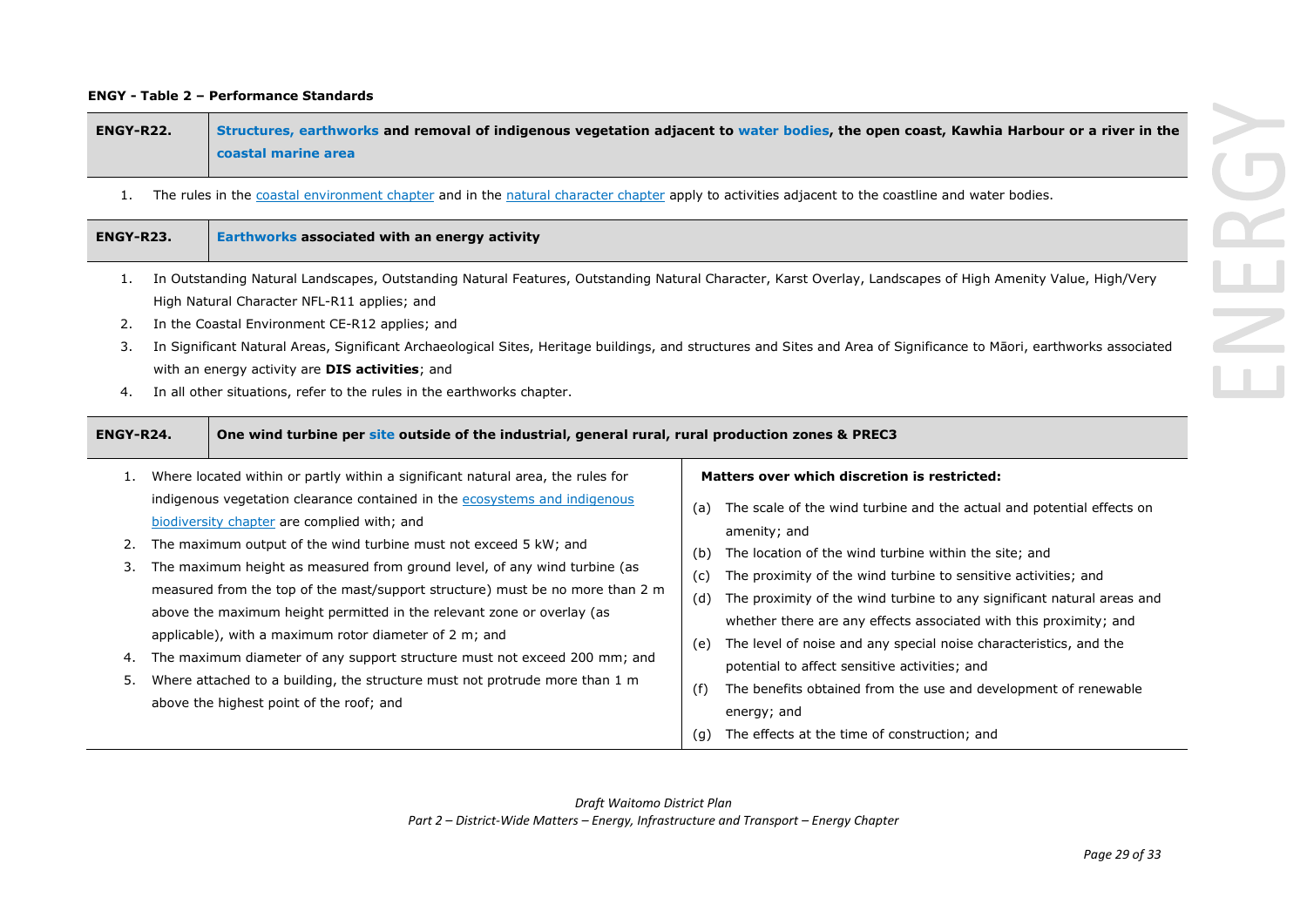| ENGY-R25.<br>Up to two wind turbines per holding within the industrial, general rural, rural production zones & PREC3<br>Where located within or partly within a significant natural area, the rules for<br>Matters over which discretion is restricted:<br>1.<br>indigenous vegetation clearance contained in the ecosystems and indigenous<br>The scale of the wind turbine(s) and the actual and potential effects on<br>(a)<br>biodiversity chapter are complied with; and<br>amenity; and<br>The maximum output of any wind turbine must not exceed 5 kW; and<br>2.<br>The location of the wind turbine(s) within the site; and<br>(b)<br>The maximum height as measured from ground level, of any wind turbine (as<br>3.<br>The proximity of the wind turbine(s) to sensitive activities; and<br>(c)<br>measured from the top of the mast/support structure) must be no more than 5 m<br>The proximity of the wind turbine(s) to any significant natural areas and<br>(d)<br>above the maximum height permitted in the relevant zone or overlay (as<br>whether there are any effects associated with this proximity; and<br>applicable), with a maximum rotor diameter of 2.5 m; and<br>The level of noise and any special noise characteristics, and the<br>(e)<br>Where attached to a building, the structure must not protrude more than 2 m<br>4.<br>potential to affect sensitive activities; and<br>above the highest point of the roof; and<br>The benefits obtained from the use and development of renewable<br>All parts of the wind turbine must comply with the minimum setback from road<br>5.<br>energy; and<br>boundaries, minimum setback from internal boundaries and height in relation to<br>The effects at the time of construction; and<br>(g)<br>boundary standards for the relevant zone, except where ENGY-R25.6 applies; and<br>Actual or potential effects on the values associated with any overlay or<br>(h)<br>Were the site adjoins a residential, future urban, rural lifestyle, commercial, Māori<br>6.<br>scheduled site or feature; and<br>purpose, tourism, settlement, open space or natural open space zone, the<br>Any technical difficulties associated with locating a wind turbine(s) on<br>minimum setback from internal boundaries must be at least 30 m; and<br>the site.<br>Noise levels must be compliant with the recommended noise limits in<br>7.<br>NZS6808:2010 "Acoustics - Wind farm noise". | 6.<br>7. | All parts of the wind turbine must comply with the minimum setback from road<br>boundaries, minimum setback from internal boundaries and height in relation to<br>boundary standards for the relevant zone; and<br>Noise levels must be compliant with the recommended noise limits in<br>NZS6808:2010 "Acoustics - Wind farm noise". | (h)<br>(i) | Actual or potential effects on the values associated with any overlay or<br>scheduled site or feature; and<br>Any technical difficulties associated with locating a wind turbine on the<br>site. |  |
|---------------------------------------------------------------------------------------------------------------------------------------------------------------------------------------------------------------------------------------------------------------------------------------------------------------------------------------------------------------------------------------------------------------------------------------------------------------------------------------------------------------------------------------------------------------------------------------------------------------------------------------------------------------------------------------------------------------------------------------------------------------------------------------------------------------------------------------------------------------------------------------------------------------------------------------------------------------------------------------------------------------------------------------------------------------------------------------------------------------------------------------------------------------------------------------------------------------------------------------------------------------------------------------------------------------------------------------------------------------------------------------------------------------------------------------------------------------------------------------------------------------------------------------------------------------------------------------------------------------------------------------------------------------------------------------------------------------------------------------------------------------------------------------------------------------------------------------------------------------------------------------------------------------------------------------------------------------------------------------------------------------------------------------------------------------------------------------------------------------------------------------------------------------------------------------------------------------------------------------------------------------------------------------------------------------------------------------------------------------------------------------------------------------------------------------------------------|----------|---------------------------------------------------------------------------------------------------------------------------------------------------------------------------------------------------------------------------------------------------------------------------------------------------------------------------------------|------------|--------------------------------------------------------------------------------------------------------------------------------------------------------------------------------------------------|--|
|                                                                                                                                                                                                                                                                                                                                                                                                                                                                                                                                                                                                                                                                                                                                                                                                                                                                                                                                                                                                                                                                                                                                                                                                                                                                                                                                                                                                                                                                                                                                                                                                                                                                                                                                                                                                                                                                                                                                                                                                                                                                                                                                                                                                                                                                                                                                                                                                                                                         |          |                                                                                                                                                                                                                                                                                                                                       |            |                                                                                                                                                                                                  |  |
|                                                                                                                                                                                                                                                                                                                                                                                                                                                                                                                                                                                                                                                                                                                                                                                                                                                                                                                                                                                                                                                                                                                                                                                                                                                                                                                                                                                                                                                                                                                                                                                                                                                                                                                                                                                                                                                                                                                                                                                                                                                                                                                                                                                                                                                                                                                                                                                                                                                         |          |                                                                                                                                                                                                                                                                                                                                       |            |                                                                                                                                                                                                  |  |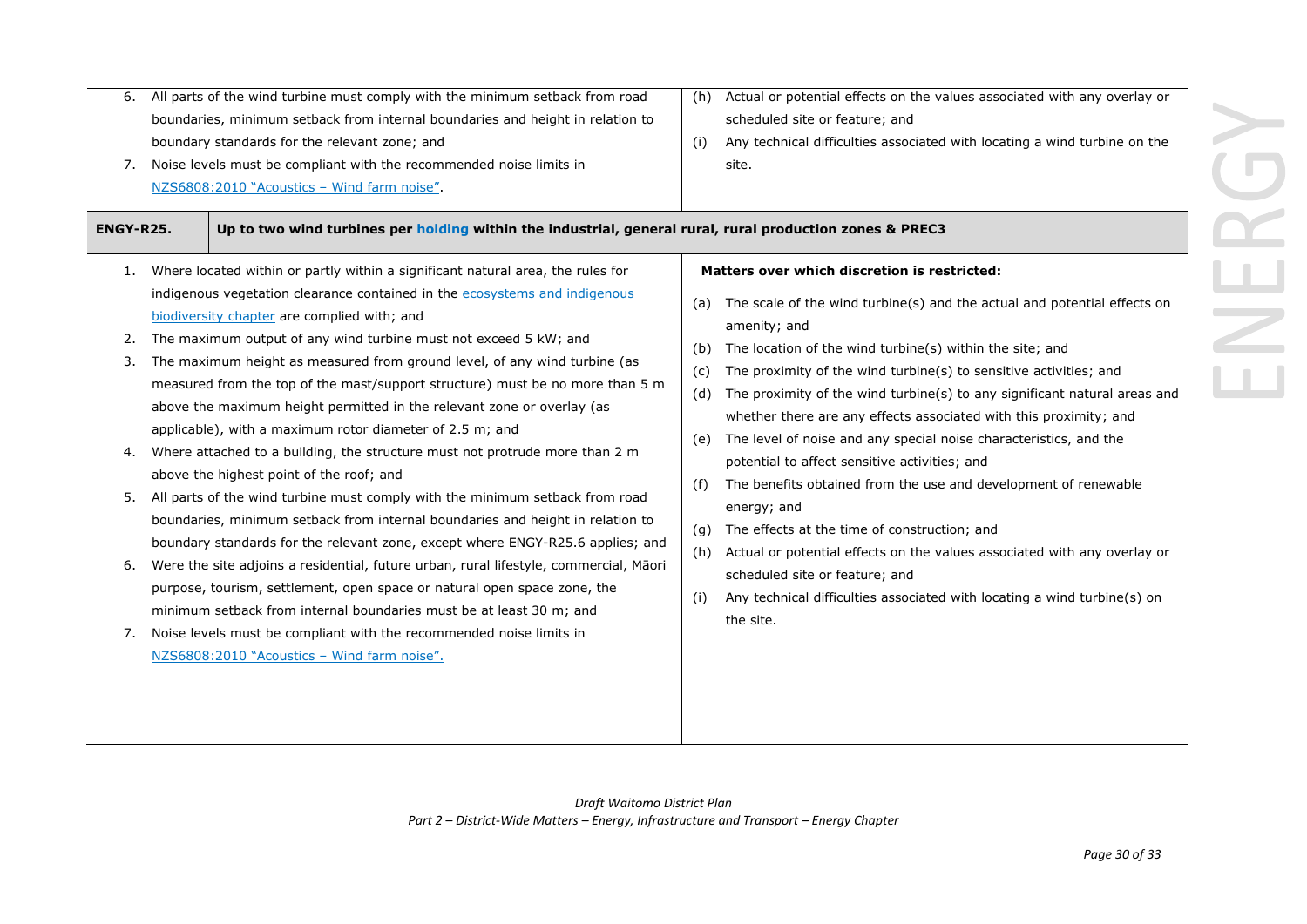# **Rural Production Zone Only**

**ENGY-R26. The operation, maintenance, repair and upgrading of existing hydroelectric power generation infrastructure identified on the Planning Maps as RPROZ-14 to RPROZ-17 including the demolition and removal of existing buildings and structures and the use of the surface of the water for hydroelectric activities.** 

#### **Buildings and structures**

- 1. An alteration or extension to any existing building must be no greater than 50  $m<sup>2</sup>$ in gross floor area; and
- 2. Any new building must be no greater than  $100 \text{ m}^2$  in gross floor area; and
- 3. Structures must not exceed 10 m in height as measured from ground level. Where the structure is proposed to be erected on a dam or spillway structure, the maximum height must be measured from the top of the existing dam or spillway; and
- 4. Any new building or building extension must be setback 10 m from internal site boundaries; and
- 5. For RPROZ-15, any new structure must be setback 20 m from the boundary with the adjacent urupā; and
- 6. The total building coverage on a site must not exceed 30% of the net site area; and
- 7. New overhead and underground lines, operation, maintenance, upgrading and extension in length of lines conveying electricity and their support poles, at a voltage up to and including 110 kV are permitted provided that no support pole is greater than 25 m in height as measured from ground level; and
- 8. Any temporary building incidental to a construction or demolition project must be removed within two months of the completion of the project; and
- 9. Security fencing must be no higher than 3 m above ground level. Where a fence is proposed to be located on a dam or spillway structure, the maximum height must be measured from the top of the existing dam or spillway structure;

### **Matters over which discretion is restricted:**

- (a) Visual effects including the bulk, location and scale of structures, signs, support poles or fences on adjoining properties and on rural character; and
- (b) Whether alternative options are proposed to preserve the amenity, character and values of the surrounding environment; and
- (c) Effects on the natural character of the river and its margins; and
- (d) For RPROZ-15, any actual and potential effects on the adjoining urupa; and
- (e) The extent of the activity and the ability to internalise adverse effects; and
- (f) The location, timing, design and density of earthworks and vegetation removal activities and any proposed rehabilitation measures; and
- (g) Measures taken during earthworks to maintain slope stability or prevent exacerbation of any pre-existing deep-seated land instability, methods of sediment retention and sediment runoff control to be adopted; and
- (h) Effects on riparian margins or areas of indigenous vegetation and the extent to which any proposed re-vegetation mitigates or offsets effects on identified significant natural areas and/or the natural character of rivers and their margins.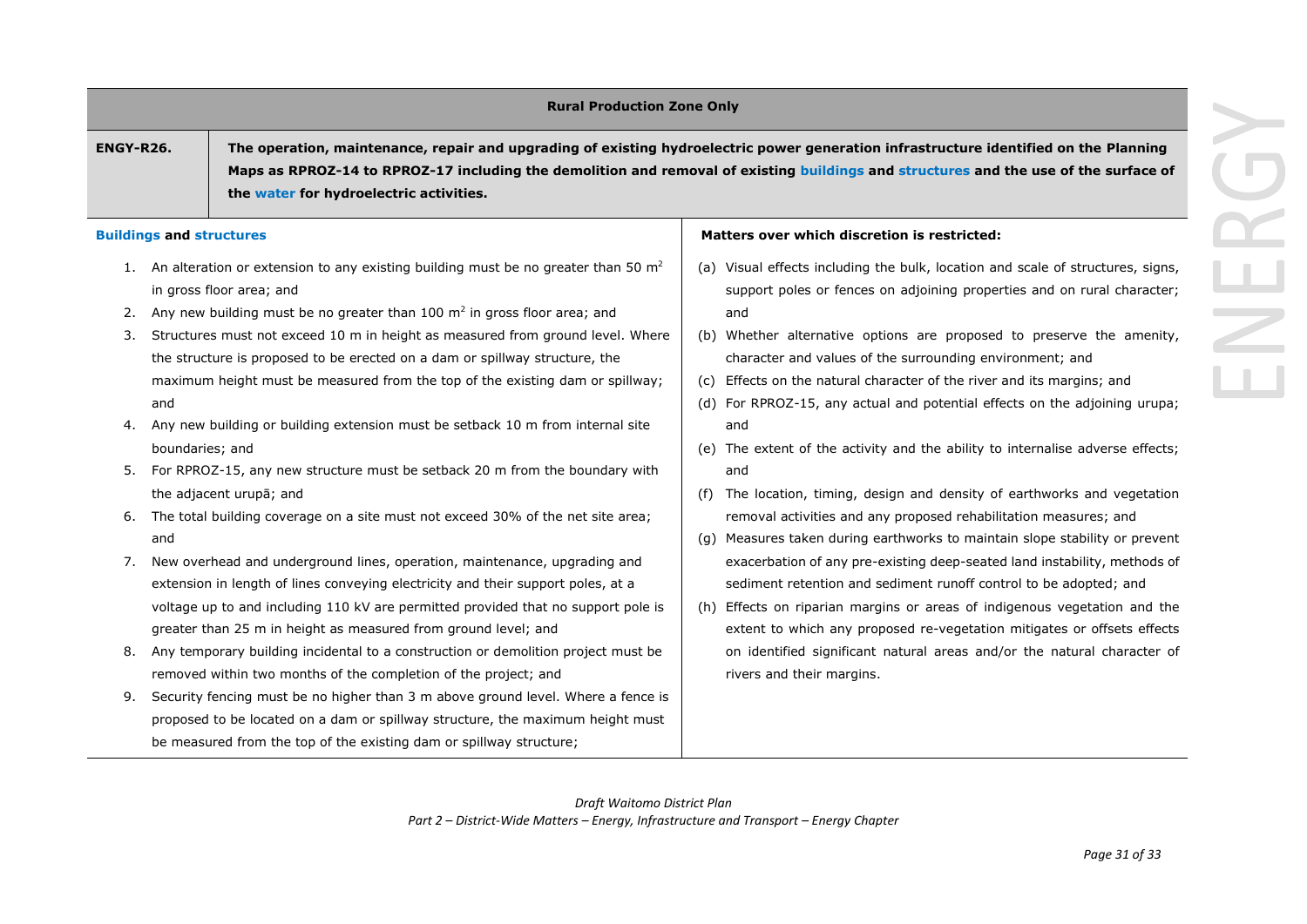#### AND

*Note: Where the building is listed in SCHED1 - Heritage Buildings and Structures, also see the historic heritage chapter.*

# **Signs**

- 10. Signs must only relate to hydroelectric power generation activities undertaken onsite or health and safety or be for the direction and control of traffic or pedestrians; and
- 11. No individual sign may exceed 2  $m^2$ , with the total area of signs per zone being no more than 8  $m^2$ ; and
- 12. The maximum height of any freestanding sign must not exceed 10 m as measured from ground level; and
- 13. Signs must not be placed so that they block sight distances at entranceways and must be no closer than 20 m from an intersection; and
- 14. ENGY-R26.10 R26.13 apply in place of the provisions of the signs chapter; AND

# **Noise and light**

- 15. Noise see NOISE-R12; and
- 16. Light– see LIGHT-R1;

AND

# **Earthworks and vegetation clearance**

- 17. Earthworks must not exceed a total volume of  $1,000$  m<sup>3</sup> in a single activity or in cumulative activities in any one calendar year, provided that this rule does not apply to earthworks incidental to an approved resource consent or building consent; and
- 18. No earthworks shall occur within 20 m of the urupā that adjoins RPROZ-15; and